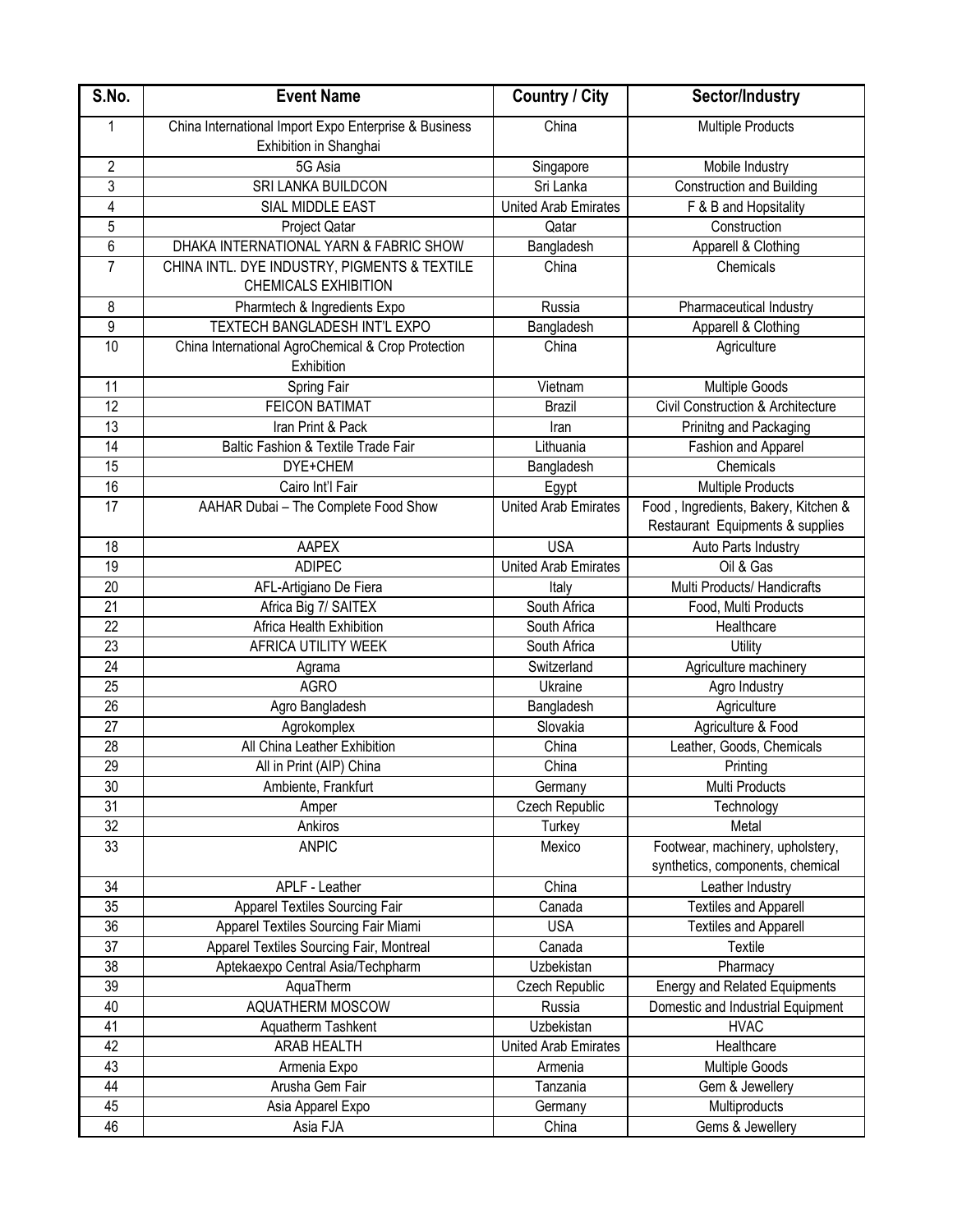| 47              | Asia International Trade & Culture Exhibition              | Mauritius                   | <b>Multiple Goods</b>                      |
|-----------------|------------------------------------------------------------|-----------------------------|--------------------------------------------|
| 48              | Asia International Trade & Culture Exhibition              | Mauritius                   | <b>Multiple Goods</b>                      |
| 49              | <b>ASIA PHARMA</b>                                         | Bangladesh                  | <b>Pharmaceutical Manufacturing</b>        |
| 50              | Asia-America Trade Show                                    | <b>USA</b>                  | Consumer goods                             |
| 51              | Asian International Trade Expo                             | Bangladesh                  | Multiproducts                              |
| 52              | Auto Expo                                                  | Myanmar                     | Auto Parts & Accessories                   |
| 53              | Auto Mechanika                                             | Argentina                   | Auto Components                            |
| 54              | Automation Technology Show (ATX)                           | Canada                      | Technology                                 |
| 55              | Automechanika                                              | China                       | Agriculture & Allied Products              |
| 56              | Automechanika                                              | Mexico                      | Automobile                                 |
| 57              | Automechanika                                              | <b>United Arab Emirates</b> | Automotive Service                         |
| 58              | Automechanika Istanbul                                     | Turkey                      | Automotiive                                |
| 59              | Automechanika Moscow                                       | Russia                      | Automobile and Subsidiaries                |
| 60              | Automechanika                                              | Germany                     | Automotive service industry                |
| 61              | Autumn Fair                                                | United Kingdom              | Gifts/ Consumer Goods                      |
| 62              | Bakery China, Trade Show                                   | China                       | Food & Beverage                            |
| 63              | Bangladesh Agri Livestock Expo                             | Bangladesh                  | Agriculture and Livestock                  |
| 64              | Bangladesh Buildcon                                        | Bangladesh                  | Construction                               |
| 65              | Bangladesh Infrastructure, Innovation & Development Expo & | Bangladesh                  | Construction                               |
|                 | Dialouge                                                   |                             |                                            |
| 66              | Bangladesh International Plastics, Printing & Packaging    | Bangladesh                  | Plastics & Printing                        |
|                 | Industry Fair                                              |                             |                                            |
| 67              | Bangladesh International Tourism Fair                      | Bangladesh                  | Tourism                                    |
| 68              | Bangladesh Leather and Footwear Expo                       | Bangladesh                  | Leather & Footwear                         |
| 69              | Bangladesh Smart City Expo                                 | Bangladesh                  | Technology                                 |
| 70              | Bangladesh Wood                                            | Bangladesh                  | Construction                               |
| 71              | Bapa Foodpro International Expo                            | Bangladesh                  | Food & Beverage                            |
| $\overline{72}$ | Basis Soft Expo                                            | Bangladesh                  | Technology                                 |
| 73              | <b>Bazar Berlin</b>                                        | Germany                     | <b>Consumer Goods</b>                      |
| 74              | <b>Beauty Istanbul</b>                                     | Turkey                      | <b>Cosmetic &amp; Beauty Products</b>      |
| 75              | BEAUTY WORLD MIDDLE EAST                                   | <b>United Arab Emirates</b> | Beauty                                     |
| 76              | Beautyworld                                                | Japan                       | Beauty                                     |
| 77              | Beijing International Book Fair                            | China                       | <b>Books</b>                               |
| 78              | Bicycle Show /Sports & Workout Equipment Show              | Bangladesh                  | <b>Bikes</b>                               |
| 79              | BIG <sub>5</sub>                                           | United Arab Emirates        | Building & Construction                    |
| 80              | <b>Big Show Oman</b>                                       | Oman                        | Machinery                                  |
| 81              | <b>BI-MU</b>                                               | Italy                       | Metals                                     |
| 82              | <b>Bio Brazil Fair</b>                                     | <b>Brazil</b>               | Organic & Agricultural Products            |
| 83              | BIO Japan Exhibition, Pacifico Yokohama                    | Japan                       | Biotech                                    |
| 84              | Bio Korea                                                  | South Korea                 | Pharmaceutical                             |
| 85              | <b>BIOEXPO Warsaw</b>                                      | Poland                      | Organic Products                           |
| 86              | <b>BIONORD</b>                                             | Germany                     | Organic Food Products                      |
| 87              | Buildexpo                                                  | Uzbekistan                  | <b>Building and Construction</b>           |
| 88              | Buildtech Mandalay Exhibition, Mandalay City               | Myanmar                     | <b>Building Technology and equipments</b>  |
| 89              | <b>CAIRO FASHION &amp; TEX</b>                             | Egypt                       | Fashion and Apparel                        |
| 90              | CAIRO FASHION & TEX                                        | Egypt                       | Fashion and Apparel                        |
| 91              | Cairo ICT                                                  | Egypt                       | <b>Communication Technology</b>            |
| 92              | CAITME                                                     | Uzbekistan                  | Textile Machinery & Technology             |
| 93              | CAMBUILD                                                   | Cambodia                    | <b>Building &amp; Construction</b>         |
| 94              | CAMX (The Composites and Advanced Materials Expo)          | <b>USA</b>                  | <b>Composites &amp; Advanced Materials</b> |
|                 |                                                            |                             |                                            |
| 95              | Canadian Greenhouse Conference                             | Canada                      | Agriculture                                |
| 96              | Canadian International Auto Show                           | Canada                      | <b>Transport Equipment</b>                 |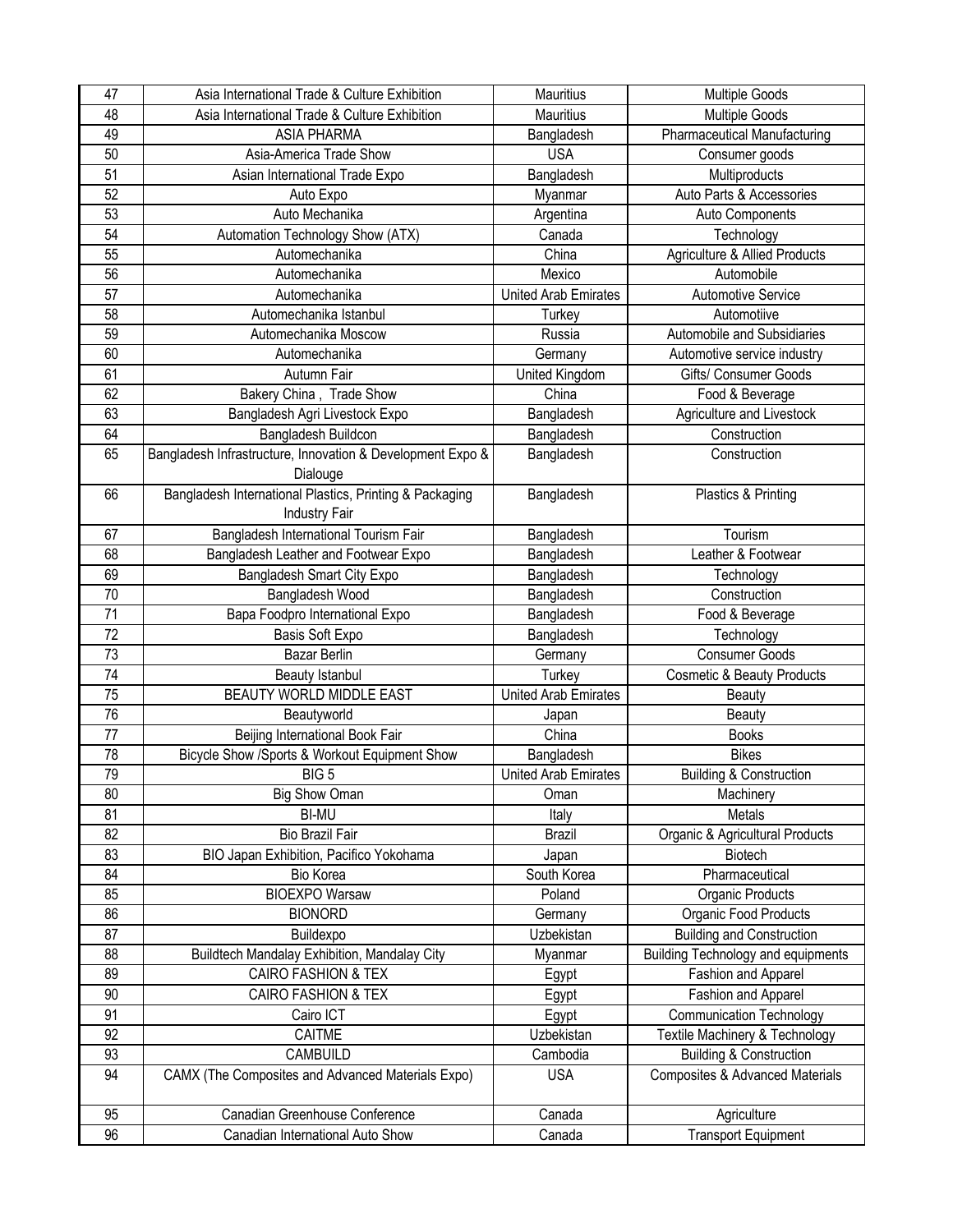| 97  | CANTERBURY HOME SHOW                                       | New Zealand    | Interior                          |
|-----|------------------------------------------------------------|----------------|-----------------------------------|
| 98  | Canton Fair                                                | China          | Multi Products                    |
| 99  | Canton Fair (Phase 1)                                      | China          | Electronics                       |
| 100 | <b>CBME TURKEY</b>                                         | Turkey         | <b>Baby Maternity Industry</b>    |
| 101 | CeBIT                                                      | Thailand       | Technology                        |
| 102 | CeBIT Australia                                            | Australia      | Electronics                       |
| 103 | Ceramic Expo Bangladesh                                    | Bangladesh     | Ceramic                           |
| 104 | <b>CERSAIE</b>                                             | Italy          | Interior                          |
| 105 | CEVISAMA-LARGEST CERAMIC EXHIBITION                        | Spain          | Tiles and Furnishings             |
| 106 | Chemspec Europe                                            | Germany        | Chemicals                         |
| 107 | <b>CHFA EAST</b>                                           | Canada         | <b>Health food Conference</b>     |
| 108 | Chillventa                                                 | Germany        | Refrigerators & Ventilation       |
| 109 | China Print                                                | China          | Print & Packaging                 |
| 110 | China Brew & China Beverage                                | China          | Beverage and Liquid Food Industry |
| 111 | <b>CHINA Composites Expo</b>                               | China          | Composites                        |
| 112 | China Glass                                                | China          | Glass                             |
| 113 | China International Battery Fair                           | China          | Energy                            |
| 114 | China International Bicycle Fair, Shanghai                 | China          | Cycle industry                    |
| 115 | China International Travel Mart                            | China          | Tourism Industry                  |
| 116 | China Machine tool exhibition                              | China          | Machinery                         |
| 117 | China National Chemical Industry Fair                      | China          | Chemical Industry                 |
| 118 | China Plas                                                 | China          | Plastic                           |
| 119 | China( Wenzhou) Int'l Leather Shoe Material & Shoe         | China          | Leather, Component                |
|     | Machinery Fair                                             |                |                                   |
| 120 | Christmas world                                            | Germany        | Festival & Seasonal Decoration    |
| 121 | <b>CLOUD EXPO</b>                                          | United Kingdom | Technology                        |
| 122 | Cloud Expo Asia                                            | China          | Technology                        |
| 123 | <b>CMTS Canadian Manufacturing Technology Show Toronto</b> | Canada         | Manufacturing Technology          |
|     |                                                            |                |                                   |
| 124 | <b>CNR Food</b>                                            | Turkey         | Food                              |
| 125 | <b>COEX Food Week</b>                                      | South Korea    | Food & Beverage                   |
| 126 | Comexpo/ Complat/ Rubexpo                                  | Sri Lanka      | <b>Plastics Machinery</b>         |
| 127 | COMEXPO/ELECXPO                                            | Myanmar        | ENGINEERING, MACHINE TOOLS,       |
|     |                                                            |                | ELECTRICALS, ELECTRONICS,         |
|     |                                                            |                | <b>POWER</b>                      |
| 128 | COMEXPO/ ELECXPO/ COMPLAST                                 | Sri Lanka      | ENGINEERING, MACHINE TOOLS,       |
|     |                                                            |                | ELECTRICALS, ELECTRONICS,         |
|     |                                                            |                | PLASTIC, ALLOYS, MACHINERY        |
| 129 | <b>Composites Europe</b>                                   | Germany        | Composites                        |
| 130 | COMPUTEX, Taipei                                           | Taiwan         | Information and Communications    |
|     |                                                            |                | Technology                        |
| 131 | Construct Canada                                           | Canada         | Construction                      |
| 132 | <b>COPHEX</b>                                              | South Korea    | Pharmaceutical                    |
| 133 | Couromoda                                                  | <b>Brazil</b>  | Footwear                          |
| 134 | Coverings                                                  | <b>USA</b>     | STone                             |
| 135 | <b>CPHI</b>                                                | Japan          | Pharmaceutical                    |
| 136 | CPHI                                                       | South Korea    | Pharmaceuticals                   |
| 137 | CPHI                                                       | Saudi Arabia   | Pharmaceutical                    |
| 138 | CPHI                                                       | China          | Pharmaceutical                    |
| 139 | CPHI                                                       | Thailand       | Pharmceutical                     |
| 140 | CPHI Worldwide                                             | Italy          | Pharmaceutical                    |
| 141 | <b>Cycle Show</b>                                          | United Kingdom | <b>Transport Equipment</b>        |
| 142 |                                                            |                |                                   |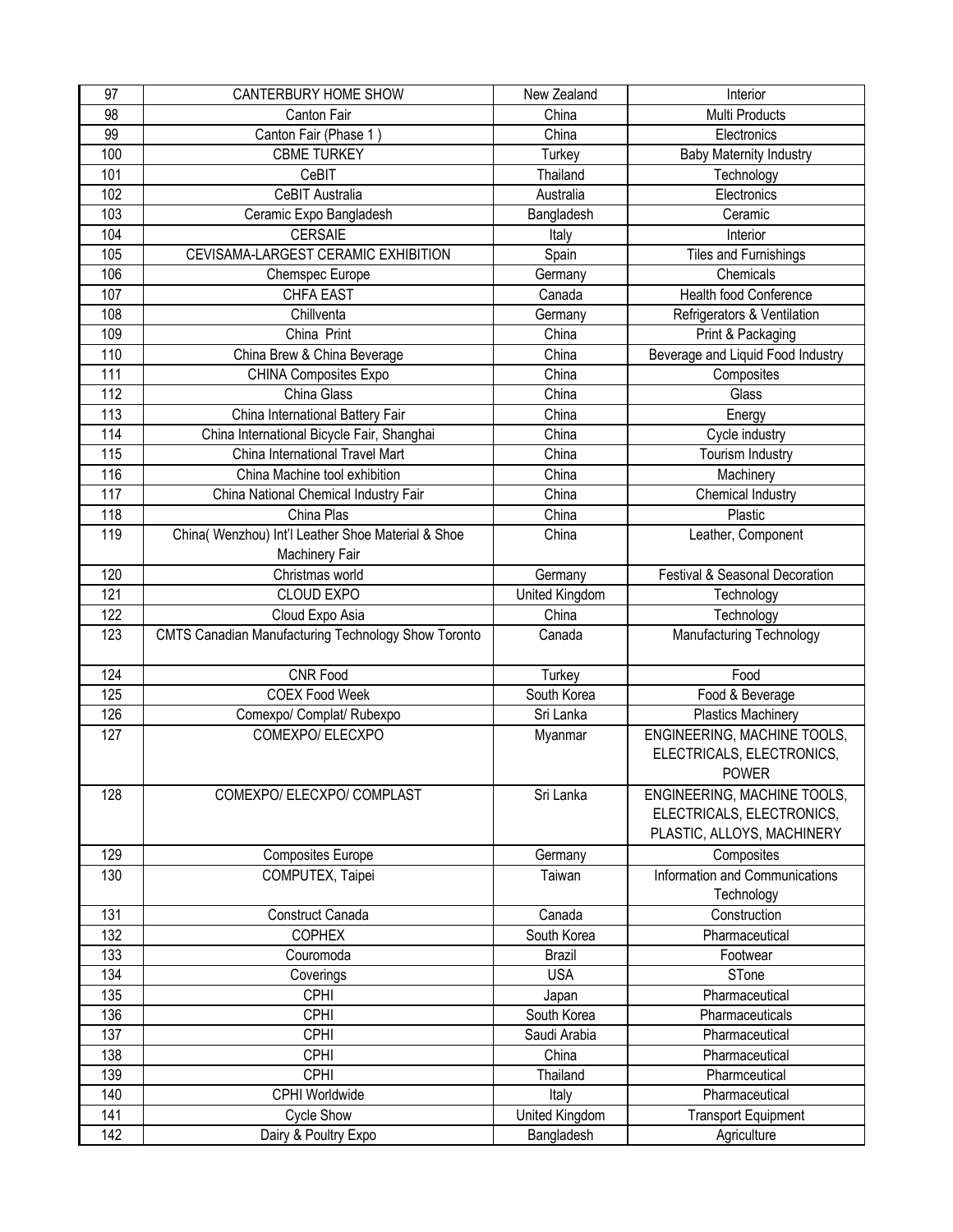| 143 | Dar es Salaam International Trade Fair (famously known as              | Tanzania                    | <b>Multiple Products</b>                |
|-----|------------------------------------------------------------------------|-----------------------------|-----------------------------------------|
|     | "SABASABA")                                                            |                             |                                         |
| 144 | Décor+ Design Show                                                     | Australia                   | Interior                                |
| 145 | Dhaka International Glass & Ceramics Expo                              | Bangladesh                  | Glass                                   |
| 146 | Dhaka International Trade fair                                         | Bangladesh                  | <b>Multiple Products</b>                |
| 147 | Dhaka Motor Show                                                       | Bangladesh                  | Automotive                              |
| 148 | Dhaka Travel Mart                                                      | Bangladesh                  | Tourism                                 |
| 149 | <b>DLD Tel Aviv Innovation Festival</b>                                | Israel                      | Innovation, Digital Media               |
| 150 | <b>DOMOTEX</b>                                                         | Germany                     | Architectural Design and Floor Décor    |
| 151 | DOMOTEX ASIA CHINA FLOOR                                               | China                       | <b>Flooring Exhibitin</b>               |
| 152 | Domotex Mexico                                                         | Mexico                      | Carpets, Rugs, Flooring                 |
| 153 | <b>DOMOTEX USA</b>                                                     | <b>USA</b>                  | Flooring Industry                       |
| 154 | Drupa                                                                  | Germany                     | Print & Packaging                       |
| 155 | DTG 2021                                                               | Bangladesh                  | Textile & Apparel                       |
| 156 | Dubai UAE Education & Training Environment & Waste                     | <b>United Arab Emirates</b> | Multiple Products                       |
| 157 | East Africa International Trade Exhibition                             | Tanzania                    | <b>Multiple Products</b>                |
| 158 | Ecomondo                                                               | Italy                       | Renewable                               |
| 159 | ees Europe Munich                                                      | Germany                     | Energy                                  |
| 160 | EgyMedica EgyLab                                                       | Egypt                       | All medical equipments for clinical use |
| 161 | <b>EGYPS 2019</b>                                                      | Egypt                       | Energy                                  |
| 162 | Elcom Ukraine                                                          | Ukraine                     | Automation, Cables & Wires, Energy      |
| 163 | Electronics R&D and Manufacturing Technology Expo<br><b>NEPCON</b>     | Japan                       | Electronics                             |
| 164 | Electronics R&D and Manufacturing Technology Expo<br><b>NEPCON</b>     | Japan                       | Electronics                             |
| 165 | Elenex Indonesia                                                       | Indonesia                   | <b>Multiple Goods</b>                   |
| 166 | <b>ENLIT</b>                                                           | Italy                       | Power                                   |
| 167 | E-Power Bangladesh                                                     | Bangladesh                  | Energy                                  |
| 168 | Escolor Office Brasil                                                  | <b>Brazil</b>               | Stationery, School & Office Supplies,   |
|     |                                                                        |                             | <b>Computer Supplies</b>                |
| 169 | Eurguss Mexico                                                         | Mexico                      | <b>Metal Casting</b>                    |
| 170 | Eurobike Exhibition                                                    | Germany                     | <b>Cycle Parts</b>                      |
| 171 | Euroblech                                                              | Germany                     | Metallurgy                              |
| 172 | Exintex                                                                | Mexico                      | <b>Textiles</b>                         |
| 173 | Expo Nacional Ferretera                                                | Mexico                      | Hand Tools, hardware, garden tools      |
| 174 | EXPO RIVA SCHUH                                                        | Italy                       | Footwear                                |
| 175 | Expo Riva Schuh Garda Fair                                             | Italy                       | Footwear                                |
| 176 | <b>EXPOCIHAC</b>                                                       | Mexico                      | Construction                            |
| 177 | Expocomer                                                              | Panama                      | Multiple Goods                          |
| 178 | Fakuma                                                                 | Germany                     | <b>Plastic Processing</b>               |
| 179 | Fashion World Tokyo                                                    | Japan                       | Fashion                                 |
| 180 | <b>Fast Textile</b>                                                    | Poland                      | <b>Textiles</b>                         |
| 181 | Feimec                                                                 | <b>Brazil</b>               | Machnery & Equipment                    |
| 182 | Ffany Market week (Ffany)/Footwear Show Ny Expo (Fsnye),<br><b>USA</b> | <b>USA</b>                  | Footwear                                |
| 183 | Ffany Market week (Ffany)/Footwear Show Ny Expo (Fsnye),<br><b>USA</b> | <b>USA</b>                  | Footwear                                |
| 184 | Ffany Market week (Ffany)/Footwear Show Ny Expo (Fsnye),<br><b>USA</b> | <b>USA</b>                  | Footwear                                |
| 185 | Ffany Market week (Ffany)/Footwear Show Ny Expo (Fsnye),<br><b>USA</b> | <b>USA</b>                  | Footwear                                |
| 186 | Fi Africa                                                              | Egypt                       | Food & Bevarage                         |
| 187 | <b>FIA LISBOA</b>                                                      | Portugal                    | Handicraft                              |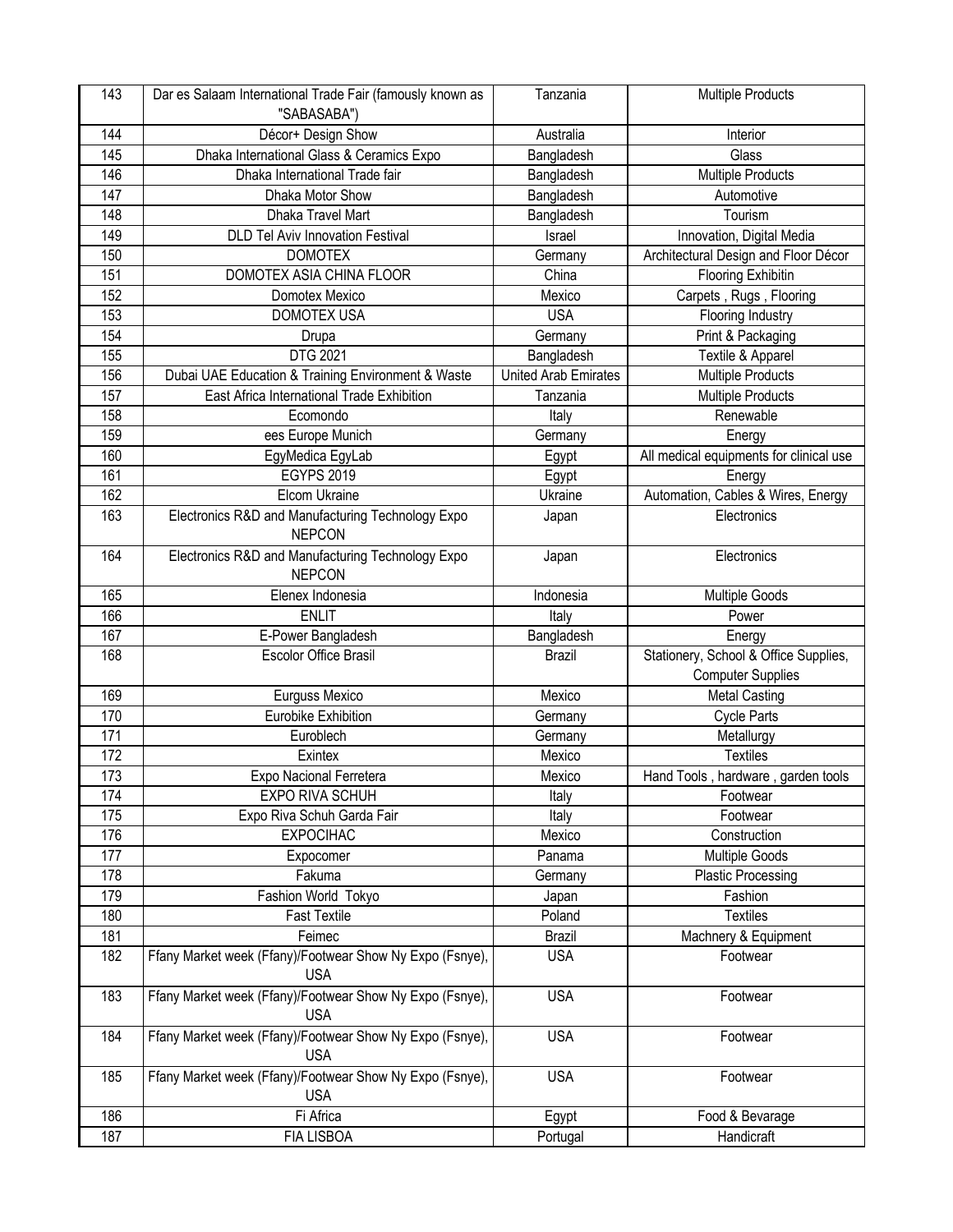| 188              | Fiere Del Levante, Bari                                  | Italy                       | Consumer Goods, decoration, furniture, |
|------------------|----------------------------------------------------------|-----------------------------|----------------------------------------|
|                  |                                                          |                             | lighting                               |
| 189              | <b>FIME</b>                                              | <b>USA</b>                  | Healthcare                             |
| 190              | <b>FIMEC Brasil</b>                                      | <b>Brazil</b>               | Chemicals                              |
| 191              | Fine Food                                                | Australia                   | Process Food, Beverages                |
| 192              | Foire International De Marseille                         | France                      | Multiple Products                      |
| 193              | Fond-Ex Brno                                             | Czech Republic              | Metal                                  |
| 194              | Food Africa                                              | Egypt                       | Food Ingredients                       |
| 195              | Food Expo Greece                                         | Greece                      | Food & Beverage                        |
| 196              | Food Ingredients                                         | China                       | Food and Beverage                      |
| 197              | Food Ingredients                                         | Germany                     | Food & Beverage                        |
| 198              | Food Ingredients North America/Supply Side West          | <b>USA</b>                  | Food & Beverage                        |
| 199              | Food Ingredients South America                           | <b>USA</b>                  | Food & Beverage                        |
| 200              | Food Taipei                                              | Taiwan                      | Food and Beverage                      |
| 201              | FOODEX JAPAN                                             | Japan                       | Food and Beverage                      |
| 202              | Foodex Saudi                                             | Saudi Arabia                | Food and Beverage                      |
| 203              | Footwear & Leather Show                                  | Australia                   | Leather and Footwear                   |
| 204              | Frankfurt Book Fair                                      | Germany                     | <b>Books</b>                           |
| 205              | Futurecom                                                | Brazil                      | Digital                                |
| 206              | Gardex, Tokyo                                            | Japan                       | Garden and outdoor living products     |
| 207              | Garknitex Innovation                                     | Bangladesh                  | <b>Multiple Products</b>               |
| 208              | Garment & Textile Machinery Expo 2020/ Garment & Textile | Bangladesh                  | <b>Textile Machinery</b>               |
|                  | Accessories Expo 2020/ Garment & Textile Yarn & Fabric   |                             |                                        |
|                  | Expo 2020                                                |                             |                                        |
| 209              | Garmentech                                               | Bangladesh                  | Textile Machinery, Materials           |
| 210              | Gastech Exhibition, Houston                              | <b>USA</b>                  | Energy                                 |
| 211              | <b>GESS</b>                                              | <b>United Arab Emirates</b> | Education                              |
| $\overline{212}$ | Gift & Deco Show                                         | Poland                      | Gifts/ Consumer Goods                  |
| 213              | <b>Giftex World</b>                                      | Japan                       | <b>Textile Related</b>                 |
| 214              | Glasstec Dusseldorf                                      | Germany                     | Glass                                  |
| 215              | Global Indian Festival                                   | Malaysia                    | Multiple Goods                         |
| 216              | Global Oil & Gas Uzbekistan                              | Uzbekistan                  | Oil & Gas                              |
| 217              | <b>GLOBAL SOURCE</b>                                     | China                       | Gift and Consumer Goods                |
| 218              | <b>Global Sources</b>                                    | China                       | Lifestyle                              |
| 219              | Global Sources Fair (Phase1 - Electronics Show)          | China                       | Electronics                            |
| 220              | <b>Global Sourcing</b>                                   | China                       | Fashion                                |
| 221              | Global Summit of Women                                   | Thailand                    | <b>Multiple Products</b>               |
| $\overline{222}$ | Green Days                                               | Poland                      | Horticulture & Landscaping             |
| 223              | GulfHost Exhibition                                      | <b>United Arab Emirates</b> | Hospitality                            |
| 224              | Gulfood                                                  | <b>United Arab Emirates</b> | Food and Beverage                      |
| 225              | HANNOVER MESSE FAIR                                      | Germany                     | Industrial Technology                  |
| 226              | Hanoi Plas                                               | Vietnam                     | Plastics & rubber                      |
| 227              | Health Expo                                              | Bangladesh                  | Healthcare                             |
| 228              | Heimtextil                                               | Germany                     | <b>Textiles</b>                        |
| 229              | Hi & Fi Asia-China                                       | China                       | Healthcare Packaging & Processing      |
| 230              | HI Europe & Ni                                           | Germany                     | Food Ingredients                       |
| 231              | High Point Market, North Carolina                        | <b>USA</b>                  | Furniture                              |
| 232              | <b>HKTDC Food Expo</b>                                   | China                       | Food                                   |
| 233              | Home Appliance & Household Products Expo                 | Bangladesh                  | Construction                           |
| 234              | Hometex                                                  | China                       | Home Furnishing                        |
| 235              | Hometex                                                  | China                       | Home Furnishing                        |
| 236              | Hong Kong Baby Product Fair                              | China                       | Toys and Consumer Products             |
| 237              | Hong Kong Electronics Fair                               | China                       | Electronics                            |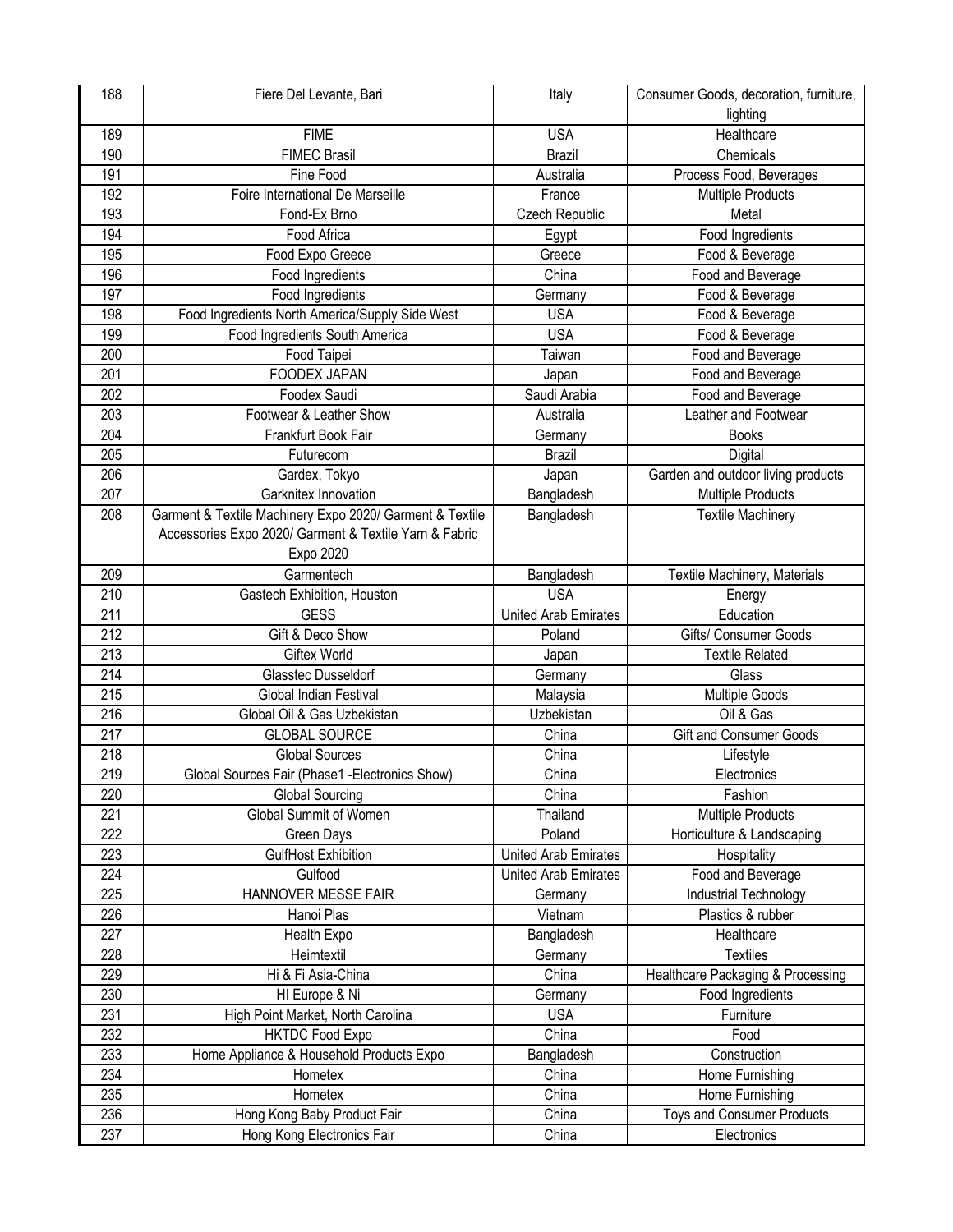| 238              | HONG KONG FASHION WEEK                                        | China                       | Fashion and Apparel                     |
|------------------|---------------------------------------------------------------|-----------------------------|-----------------------------------------|
| 239              | Hong Kong Gift & Premium Fair                                 | China                       | Gifts/ Consumer Goods                   |
| 240              | Hong Kong Houseware Fair                                      | China                       | Gift & Housewares                       |
| 241              | Hong Kong International Jewellery Show                        | China                       | Jewellery                               |
| $\overline{242}$ | Hong Kong Jewellery & Gem Fair (Asia)                         | China                       | Jewellery                               |
| 243              | Hong Kong Jewellery & Gem Fair- WORLD                         | China                       | Jewellery                               |
| 244              | Hong Kong Toys & Games Fair                                   | China                       | <b>Toys and Consumer Products</b>       |
| 245              | Horeca & Foodweek Uzbekistan                                  | Uzbekistan                  | Food & Beverage                         |
| 246              | <b>Hort Connections</b>                                       | Australia                   | Horticulture                            |
| 247              | Hortiflor Expo IPM                                            | China                       | Floriculture & Horticulture             |
| 248              | Hospital Expo Central Asia                                    | Uzbekistan                  | Healthcare                              |
| 249              | HOSPITALITY QATAR                                             | Qatar                       | Hospitality                             |
| 250              | <b>ICPI Week</b>                                              | South Korea                 | Medical &Pharma                         |
| 251              | IECA Annual Conference & Expo                                 | <b>USA</b>                  | Sustainable Technology                  |
| 252              | Import Goods Fair                                             | South Korea                 | Multiple Goods                          |
| 253              | <b>IMT</b>                                                    | Czech Republic              | Metals                                  |
| 254              | IMTS ( INTERNATIONAL MANUFACTURING                            | <b>USA</b>                  | Manufacturing Technology                |
|                  | TECHNOLOGY SHOW)                                              |                             |                                         |
| 255              | <b>INAPA</b>                                                  | Indonesia                   | Automotive Industry                     |
| 256              | <b>INCKR</b>                                                  | South Korea                 | Beauty & Costmetics                     |
| 257              | <b>INDEX DESIGN SERIES DUBAI International FAIR</b>           | <b>United Arab Emirates</b> | Interior Design                         |
| 258              | India Expo Beurs                                              | Netherlands                 | <b>Multiple Products</b>                |
| 259              | India Garment Fair                                            | Japan                       | Readymade Garments                      |
| 260              | India Home Furnishing                                         | Japan                       | Home Furnishing                         |
| 261              | India Silk Fair                                               | Japan                       | Silk Products                           |
| 262              | Indo Intertex 2020                                            | Indonesia                   | <b>Textile &amp; Garment Machinery</b>  |
| 263              | <b>INDOLA International Trade Fair</b>                        | Panama                      | Multiple Goods                          |
| 264              | Indo-Malaysia Trade Expo                                      | Malaysia                    | Multi products                          |
| 265              | Indoplas Jakarta 2020                                         | Indonesia                   | Plastics                                |
| 266              | Inhorgenta                                                    | Germany                     | Multi Products                          |
| 267              | InterCharm                                                    | South Korea                 | <b>Beauty and Cosmetics</b>             |
| 268              | Interfood & Drink                                             | <b>Bulgaria</b>             | Food Processing & Packaging Machines    |
|                  |                                                               |                             |                                         |
| 269              | Intergift, Madrid                                             | Spain                       | Gifts/ Consumer Goods                   |
| 270              | Intergift, Madrid                                             | Spain                       | Gifts/ Consumer Goods                   |
| 271              | InterModa, Guadalajara                                        | Mexico                      | Fashion and Apparel                     |
| 272              | International Agricultural Exhibition ('AGRA')                | <b>Bulgaria</b>             | Ariculture                              |
| 273              | International Agricultural Investment and Technology Fair     | Tunisia                     | Agricultureal Investment and Technology |
|                  |                                                               |                             |                                         |
| 274              | International Apparel & Textile Fair                          | United Arab Emirates        | Apparell & Textiles                     |
| 275              | International Apparel & Textile Fair                          | <b>United Arab Emirates</b> | Apparell & Textiles                     |
| 276              | International Bathroom Exhibition - Salone International Del  | Italy                       | Interior                                |
|                  | Bagno                                                         |                             |                                         |
| 277              | International Engineering Fair                                | Slovakia                    | Technology                              |
| 278              | International Exhibition of Automotive Components and         | Tunisia                     | Automotive components and Accessories   |
|                  | Accessories                                                   |                             |                                         |
| 279              | International exhibition of Jewelry and fashion industry      | Russia                      | Fashion                                 |
| 280              | International Fair in Trade in Services (CIFTIS)              | China                       | services                                |
| 281              | International Fair of Khartoum                                | Sudan                       | <b>Multiple Products</b>                |
| 282              | International Floriculture & HorticultureTrade Fair           | Netherlands                 | Flowers, Fruits & Garden Articles       |
| 283              | INTERNATIONAL HOME HOUSEWARE SHOW                             | <b>USA</b>                  | Homeware                                |
| 284              | International Medical, Hospital and Pharmaceutical Exhibition | Vietnam                     | Pharma                                  |
|                  |                                                               |                             |                                         |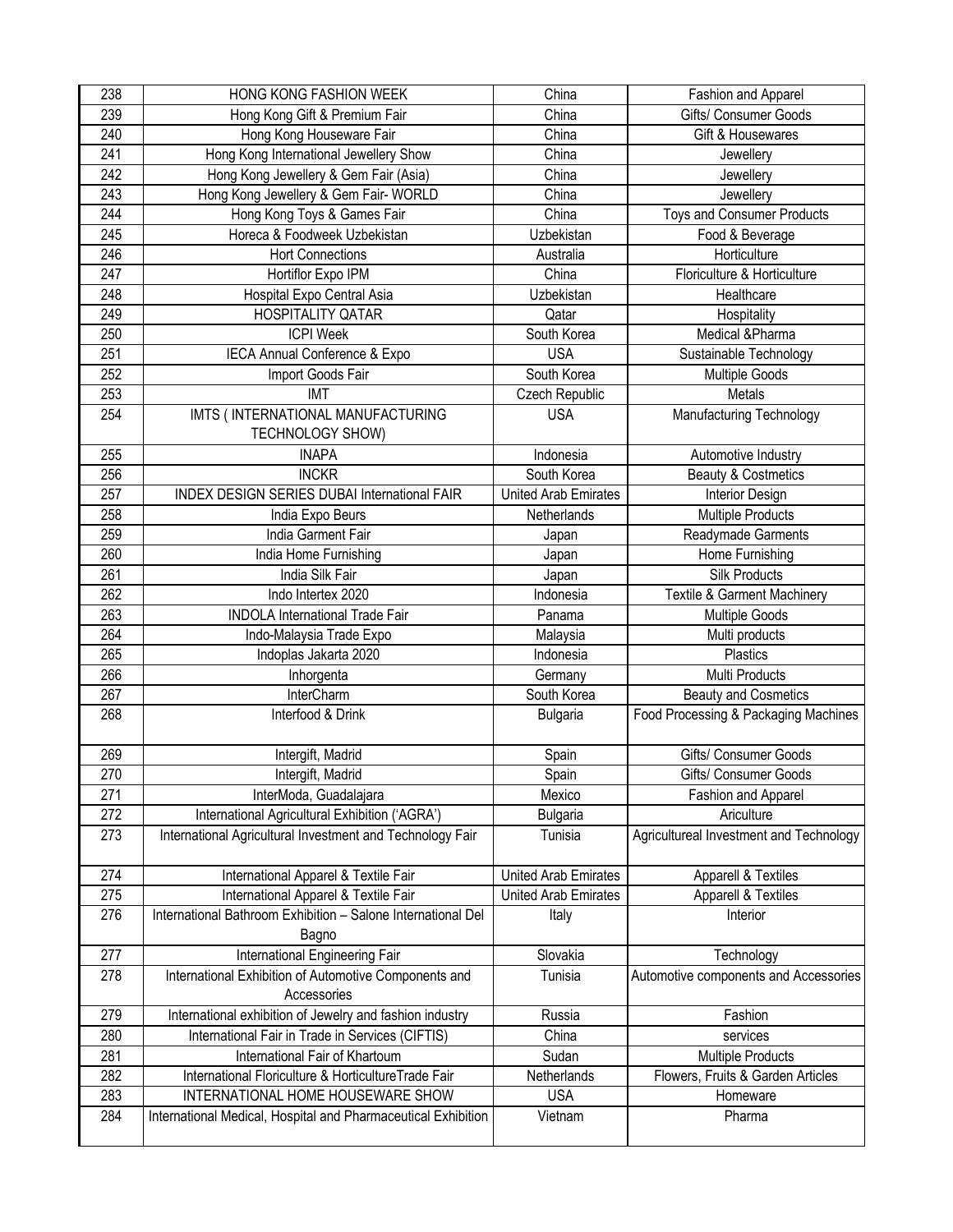| 285              | INTERNATIONAL SOURCING EXPO AUSTRALIA,         | Australia                   | Apparel, accessories and textiles          |
|------------------|------------------------------------------------|-----------------------------|--------------------------------------------|
|                  | <b>MELBOURNE</b>                               |                             |                                            |
| 286              | International Technical Fair                   | <b>Bulgaria</b>             | Technology                                 |
| 287              | International Textile Equipment Fair           | Tunisia                     | Machines & equipment                       |
| 288              | Interpack                                      | Germany                     | Printing & Packaging                       |
| 289              | Interplas                                      | United Kingdom              | Plastic                                    |
| 290              | Interplas Thailand                             | Thailand                    | <b>Plastic Manufacturing Technology</b>    |
| 291              | INTERPLASTICA MOSCOW                           | Russia                      | Plastics, Rubber & Packaging Industry      |
| 292              | Intersec Dubai                                 | <b>United Arab Emirates</b> | Technology (Security)                      |
| 293              | InterSolar South America, Brazil               | <b>Brazil</b>               | Renewable Energy                           |
| 294              | InterTextiles Home Textiles, Shanghai          | China                       | <b>Textiles</b>                            |
| 295              | InterTextiles Home Textiles, Shanghai          | China                       | <b>Textiles</b>                            |
| 296              | <b>INTEX SOUTH ASIA</b>                        | Sri Lanka                   | Textile and Apparel                        |
| 297              | <b>IPF Japan</b>                               | Japan                       | <b>Plastic &amp; Plastic Products</b>      |
| 298              | IPM Dubai                                      | <b>United Arab Emirates</b> | Horticulture                               |
| 299              | IPM Essen                                      | Germany                     | Horticulture - Coir Pith & Garden Articles |
| 300              | Iran Agro food & Food-Bevtech                  | Iran                        | Food and Beverage                          |
| 301              | Iran International Autoparts Exhibitions       | Iran                        | Automotive                                 |
| 302              | <b>IRANTEX 2020</b>                            | Iran                        | <b>Textile and Apparel</b>                 |
| 303              | <b>ISH Water</b>                               | Germany                     | Energy                                     |
| 304              | ISM SWEETS & NAMKEEN                           | Germany                     | Food & Beverage                            |
| 305              | ISPO Munich 2020                               | Germany                     | Sports Industry                            |
| 306              | <b>IsraFood</b>                                | Israel                      | Food And Beverage                          |
| 307              | Istanbul Yarn Fair                             | Turkey                      | Yarn Industry                              |
| 308              | <b>ITM</b>                                     | Turkey                      | Textile Machinery                          |
| 309              | <b>ITM Europe</b>                              | Poland                      | Engineering                                |
| $\overline{310}$ | <b>ITMA ASIA</b>                               | China                       | <b>Textile Machinery</b>                   |
| 311              | Jakarta/Indonesia International Furniture Expo | Indonesia                   | Furniture-Coir Wood and Furniture          |
| 312              | Japan IT Autumn Edition                        | Japan                       | Electronics & computer software industry   |
| 313              | JCK Las Vegas Show                             | <b>USA</b>                  | Gems & Jewellery                           |
| 314              | <b>JEC</b> Asia                                | South Korea                 | Composite Industry                         |
| 315              | <b>JEC WORLD</b>                               | France                      | <b>Composite Materials Industry</b>        |
| 316              | Jewellery Arabia Show                          | Bahrain                     | Jewels                                     |
| 317              | <b>JIMEX</b>                                   | Jordan                      | Machinery                                  |
| 318              | <b>JIMTOF</b>                                  | Japan                       | Technology                                 |
| 319              | K Fair Exhibition, Dusseldorf                  | Germany                     | Rubber & Plastic                           |
| 320              | Kitchen & Bath                                 | China                       | Interior                                   |
| 321              | Kitchen & Bath Industry Show                   | China                       | Interior                                   |
| 322              | KOAA Show and Business match making Expo       | South Korea                 | Automotive                                 |
| 323              | <b>KOREA CHEM</b>                              | South Korea                 | Chemical Processing and Equipment          |
| 324              | Korea Metal Week                               | South Korea                 | Metallurgy, Engineering                    |
| 325              | Korea Pack/ Kophex                             | South Korea                 | Packaging industry/ Pharma machinery       |
| 326              | Korea Pharm, Kintex                            | South Korea                 | Pharmaceutical                             |
| 327              | Kuala Lumpur International Book Fair (KLIBF)   | Malaysia                    | <b>Books</b>                               |
| 328              | Las Vegas Market                               | <b>USA</b>                  | Multiple Goods                             |
| 329              | Las Vegas Market                               | <b>USA</b>                  | <b>Multiple Goods</b>                      |
| 330              | Latin Americas Housewares                      | <b>Brazil</b>               | Housewares                                 |
| 331              | Leathertech                                    | Bangladesh                  | Leather                                    |
| 332              | LeShow                                         | Russia                      | Fashion & Related                          |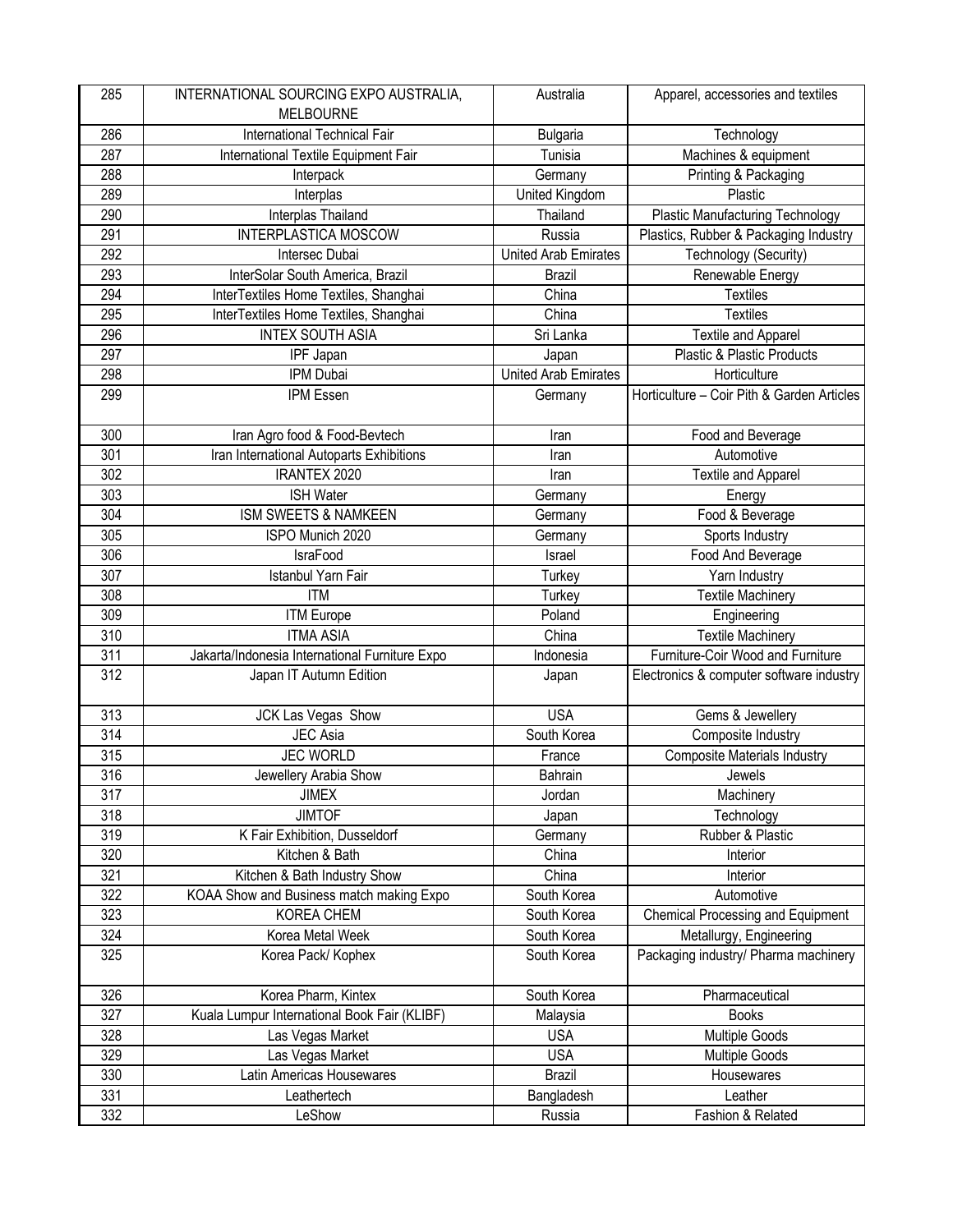| 333 | Lifestyle Week                                             | Japan                | Gifts, Lifestyle Products, Fahion Goods                |
|-----|------------------------------------------------------------|----------------------|--------------------------------------------------------|
| 334 | Lifestyle Week                                             | Japan                | Gifts, Lifestyle Products, Fahion Goods                |
| 335 | Lifestyle Week                                             | Japan                | Gifts, Lifestyle Products, Fahion Goods                |
| 336 | Lineapelle                                                 | Italy                | Leather                                                |
| 337 | Lineapelle                                                 | Italy                | Leather                                                |
| 338 | <b>MACTECH</b>                                             | Egypt                | Metal & Machinery                                      |
| 339 | MAGIC, LAS VEGAS                                           | <b>USA</b>           | Fashion and Apparel                                    |
| 340 | <b>MAKTEK Eurasia</b>                                      | Turkey               | Engineering, machine tool, metal, sheet<br>processing. |
| 341 | Manufacturing Expo MICAM-The Shoe Event                    | Italy                | Footwear Industry                                      |
| 342 | Manufacturing Expo MICAM-The Shoe Event                    | Italy                | Footwear Industry                                      |
| 343 | Manufacturing Indonesia                                    | Indonesia            | Equipment, Material                                    |
| 344 | MARBLE - International Natural Stone and Technologies Fair | Turkey               | Marble                                                 |
| 345 | MARMOMACC-INTERNATIONAL STONE FAIR                         | Italy                | <b>Stones</b>                                          |
| 346 | Marrakech Airshow                                          | Morocco              | <b>Aircraft Exhibition</b>                             |
| 347 | Marseille International Fair                               | France               | <b>Textile &amp; Related</b>                           |
| 348 | <b>MCE MOSTRA</b>                                          | Italy                | Renewable Energy                                       |
| 349 | Mebelexpo Uzbekistan                                       | Uzbekistan           | Furniture & woodwork                                   |
| 350 | Mecanica                                                   | <b>Brazil</b>        | Machinery                                              |
| 351 | MedExpo Bangladesh                                         | Bangladesh           | Healthcare                                             |
| 352 | Medi Pharma Expo                                           | Vietnam              | Medical & Pharma                                       |
| 353 | Medica Trade Fair                                          | Germany              | <b>Medical Sector</b>                                  |
| 354 | <b>Medical Expo</b>                                        | Morocco              | <b>Health Show</b>                                     |
| 355 | <b>Medical Fair Asia</b>                                   | Singapore            | Medical Equipments & Hospital Supplies                 |
| 356 | Medicare Colombo                                           | Sri Lanka            | Medical                                                |
| 357 | Mediterranean Agriculture Show and Food Industries         | Tunisia              | Agriculture and food industry                          |
| 358 | MediTex Bagladesh                                          | Bangladesh           | Healthcare                                             |
| 359 | Mega Show, Hong Kong                                       | China                | Gift and Housewares                                    |
| 360 | Mega Show, Hong Kong                                       | China                | Gift and Housewares                                    |
| 361 | <b>Metal Casting Congress</b>                              | <b>USA</b>           | <b>Metal Casting</b>                                   |
| 362 | Metal Kielce                                               | Poland               | Metal                                                  |
| 363 | METAL TECH CENTRAL ASIA, KAZAKHASTAN                       | Kazakhstan           | Mining Equipement                                      |
| 364 | Metal+Metallurgy China                                     | China                | Metallurgy                                             |
| 365 | Metalex                                                    | Vietnam              | Machine tool                                           |
| 366 | METALLOOBRABOTKA 2020                                      | Russia               | Metal                                                  |
| 367 | Metallurgiya-Litmash 2020                                  | Russia               | Metals                                                 |
| 368 | Metallurgy Russia                                          | Russia               | Metal                                                  |
| 369 | MICAM-The Shoe Event                                       | Italy                | Footwear                                               |
| 370 | MICAM-The Shoe Event                                       | Italy                | Footwear                                               |
| 371 | Mida International Handicrafts                             | Italy                | Handicrafts                                            |
| 372 | Middle East Electricity Exhibition & Conference (MEE)      | United Arab Emirates | Lead battery industry                                  |
| 373 | MIDDLE EAST NATURAL & ORGANIC PRODUCT EXPO                 | United Arab Emirates | Natural & Organic Products                             |
| 374 | Midest                                                     | France               | Metal Processing, Industrial Fasteners                 |
| 375 | <b>MIFB</b>                                                | Malaysia             | Food and Beverage                                      |
| 376 | Miningmetals Uzbekistan                                    | Uzbekistan           | Mining                                                 |
| 377 | <b>MIPCOM</b>                                              | France               | <b>Entertainment Industry</b>                          |
| 378 | Mipel - The Bag Show                                       | Italy                | Leather Goods & fashion                                |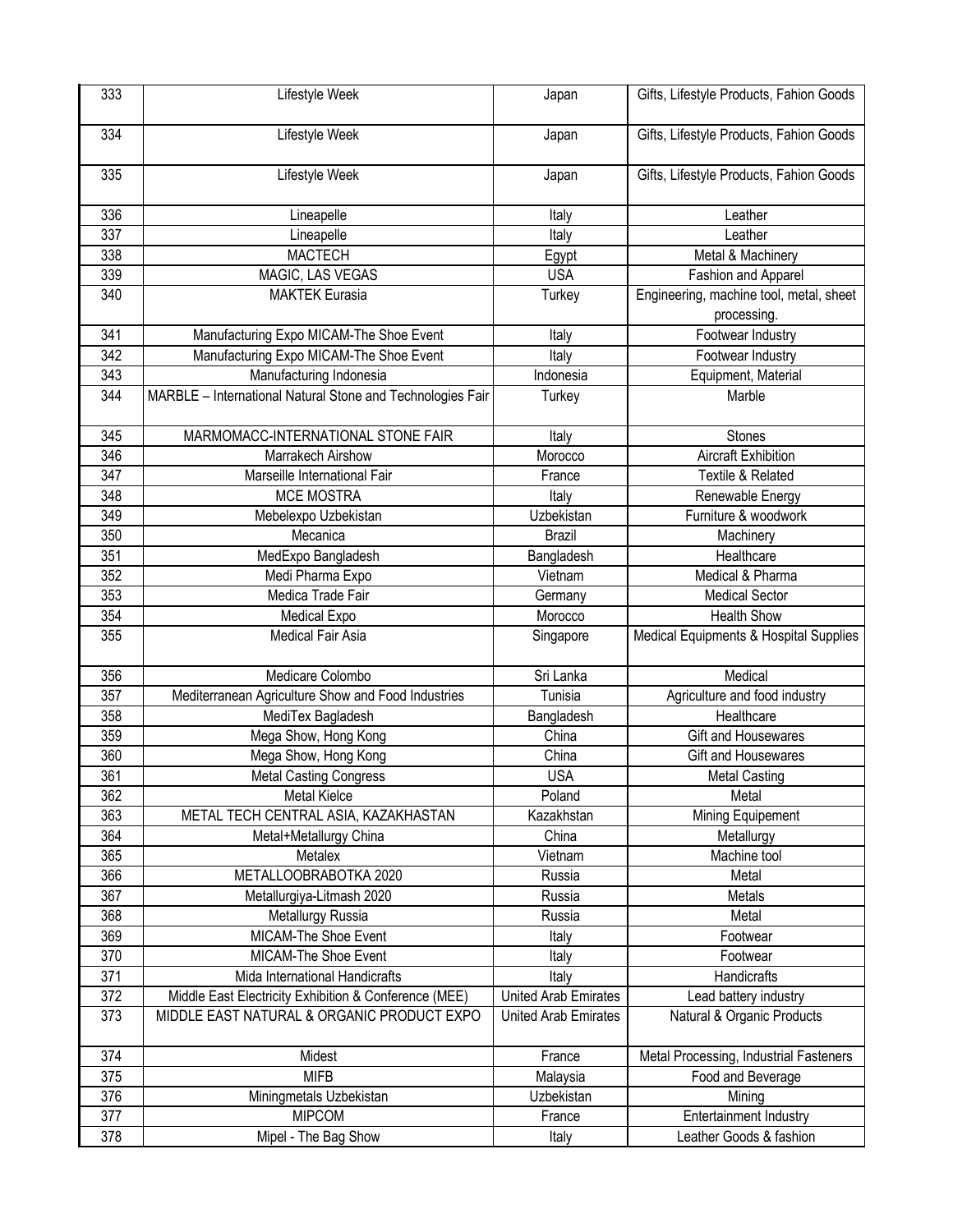| 379              | Mipel - The Bag Show                                   | Italy                       | Leather Goods & fashion                   |
|------------------|--------------------------------------------------------|-----------------------------|-------------------------------------------|
| 380              | Mobile World Congress                                  | <b>USA</b>                  | Mobile Industry                           |
| 381              | Mobile World Congress                                  | Spain                       | Communication                             |
| 382              | Morocco Fashion and Tex                                | Morocco                     | Fashio & Aparell                          |
| 383              | Mosshoes/Mospel, Fair                                  | Russia                      | Leather and Footwear                      |
| 384              | Mosshoes/Mospel, Fair                                  | Russia                      | Leather and Footwear                      |
| 385              | M'SIA PACK AND FOODPRO                                 | Malaysia                    | Packaging & Food Processing               |
| 386              | <b>MSV</b>                                             | Czech Republic              | <b>Industrial Mahinery and Technology</b> |
| 387              | Mtech Osaka                                            | Japan                       | Metal & Metal Equip                       |
| 388              | Myanbuild                                              | Myanmar                     | Machinery                                 |
| 389              | Myanmar Pack                                           | Myanmar                     | Packaging                                 |
| 390              | <b>NATEXPO</b>                                         | France                      | Organic Products                          |
| 391              | National Hardware Show                                 | <b>USA</b>                  | Hardware                                  |
| $\overline{392}$ | National Stationery Show                               | <b>USA</b>                  | Stationery                                |
| 393              | National Stationery Show                               | <b>USA</b>                  | Stationery                                |
| 394              | Nature-Health Fair                                     | Slovenia                    | Lifestyle                                 |
| 395              | NEPAL MEDICAL SHOW 2020                                | Nepal                       | <b>Medical Instruments</b>                |
| 396              | Nordic Organic Food Fair                               | Sweden                      | Organic Food & Drink                      |
| 397              | NY Now                                                 | <b>USA</b>                  | <b>Consumer Goods</b>                     |
| 398              | <b>NY Now</b>                                          | <b>USA</b>                  | Consumer Goods                            |
| 399              | Oman Plast                                             | Oman                        | Plastic, Rubber, Printing, Packaging etc. |
|                  |                                                        |                             |                                           |
| 400              | Organic Food Iberia                                    | Spain                       | Organic Trade Fair                        |
| 401              | O'zupack-O'zbekinprint, Bookfair Uzbekistan            | Uzbekistan                  | <b>Books</b>                              |
| 402              | Pack Expo                                              | <b>USA</b>                  | Printing & Packaging                      |
| 403              | Pack Print International                               | Thailand                    | Print & Packaging                         |
| 404              | Packprintplast                                         | Philippines                 | Plastics, Printing & Packaging            |
| 405              | Paper World                                            | <b>United Arab Emirates</b> | Paper & Stationery                        |
| 406              | Paperworld                                             | Germany                     | Stationery and Consumer goods             |
| 407              | PHARMACONEX                                            | Egypt                       | Pharma                                    |
| 408              | PhilConstruct, Cebu                                    | Philippines                 | Construction                              |
| 409              | Philippine Die & Mold Machine Tools Exhibition (PDMEX) | Philippines                 | Machinery                                 |
| 410              | Plast Eurasia Istanbul                                 | Turkey                      | Plastics & Rubber                         |
| 411              | Plastex Uzbekistan                                     | Uzbekistan                  | Plastics & Packaging                      |
| 412              | Plastic & Rubber                                       | Indonesia                   | Plastic & Rubber                          |
| 413              | Plastivision Arabia                                    | <b>United Arab Emirates</b> | Packaging, Plastic, Rubber, printing      |
| 414              | Power & Energy Africa                                  | Kenya                       | Energy                                    |
| 415              | POWER GEN                                              | <b>USA</b>                  | Power                                     |
| 416              | Power Uzbekistan                                       | Uzbekistan                  | Power                                     |
| 417              | <b>PRINT</b>                                           | Philippines                 | Printing & Packaging                      |
| 418              | <b>PRINT</b>                                           | <b>USA</b>                  | Printing industry                         |
| 419              | Prod Expo                                              | Russia                      | Food, Beverages & raw material/           |
|                  |                                                        |                             | ingredients                               |
| 420              | Profood, Propack, Agbiz                                | Sri Lanka                   | Packaging & Food Processing               |
| 421              | ProPak Asia                                            | Thailand                    | Processing and Packaging                  |
| 422              | RAX International Exhibition                           | Israel                      | <b>Electrical Engineering</b>             |
| 423              | Reed Gift Expo                                         | Australia                   | <b>Multiple Products</b>                  |
| 424              | Renewable energy Show                                  | Bangladesh                  | Energy                                    |
| 425              | Royal Flora                                            | Netherlands                 | Floriculture                              |
| 426              | Rwanda International Trade Fair                        | Rwanda                      | <b>Multiple Products</b>                  |
| 427              | Saim                                                   | Morocco                     | Agriculture                               |
| 428              | Salon Bio & Co                                         | France                      |                                           |
| 429              | Security Essen                                         | Germany                     | Security Industry                         |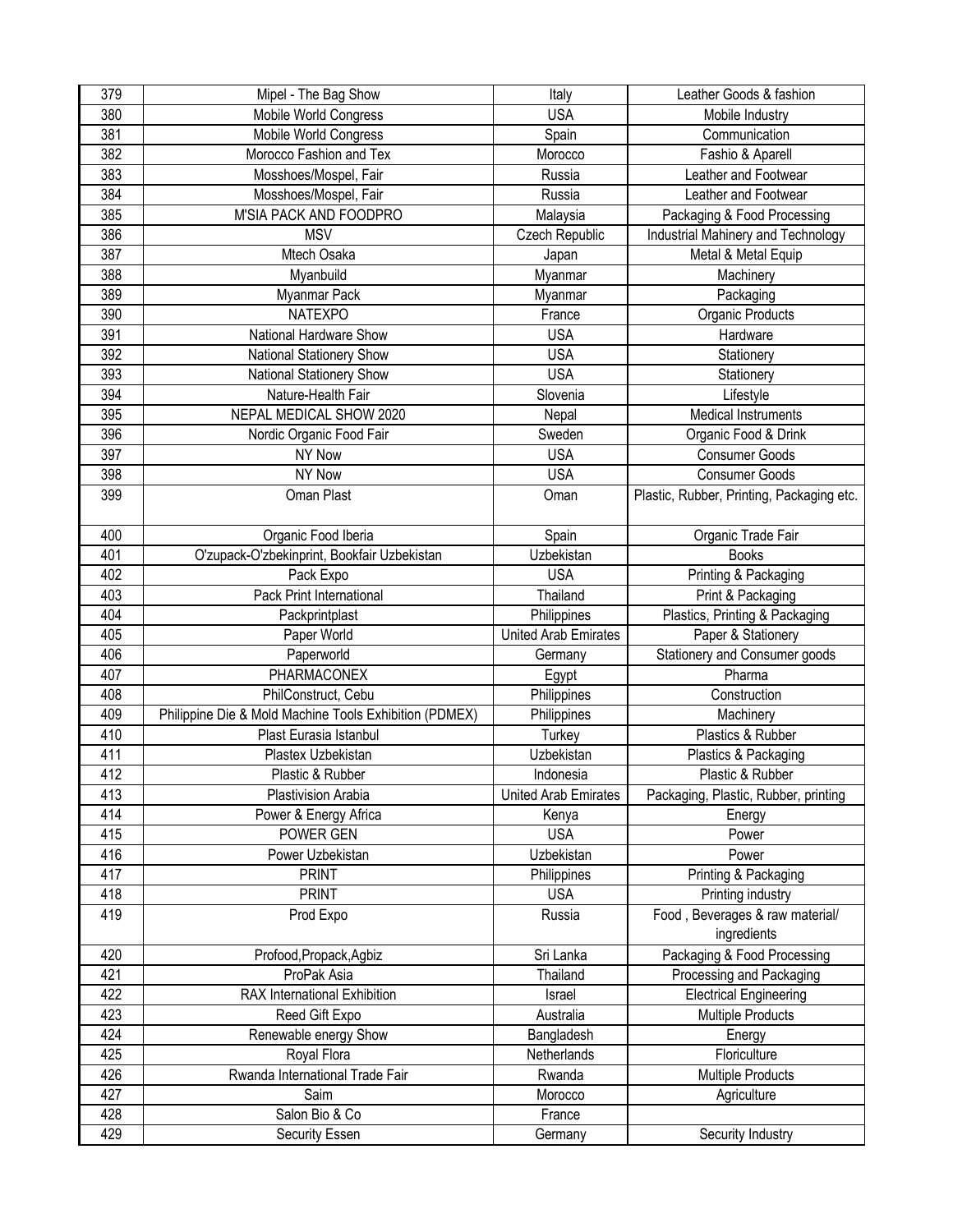|                                                                                       | Security                                 |
|---------------------------------------------------------------------------------------|------------------------------------------|
| 431<br>Seoul International Book Fair<br>South Korea                                   | <b>Books</b>                             |
| 432<br>China<br>S-Factory Expo                                                        | Machinery                                |
| Shanghai International Lithium Battery Industry Fair<br>433<br>China                  | Energy                                   |
| 434<br>She Trades Global<br>United Kingdom                                            | Beauty, Wellness, IT etc                 |
| 435<br>Shoes & Leather<br>China                                                       | Footwear                                 |
| 436<br>Shoes & Leather Fair<br>Vietnam                                                | Leather                                  |
| 437<br>SIAL<br>France                                                                 | Food & Beverage                          |
| 438<br>SIAL CANADA<br>Canada                                                          | Food                                     |
| 439<br>SIAL Interfood Jakarta<br>Indonesia                                            | Food                                     |
| 440<br><b>SIB</b><br>Morocco                                                          | Casablanca Building                      |
| 441<br>Simtos<br>South Korea                                                          | Manufacturing                            |
| 442<br>Singapore International Jewellery Expo<br>Singapore                            | Gems & Jewellery                         |
| 443<br>Sino Corrugated International Fair, Dongguan<br>China                          | Corrugated, paper materials              |
| 444<br>Sino Corrugation Sino Folding<br>China                                         | Packaging                                |
| 445<br>Skin and Beauty<br>Bangladesh                                                  | Cosmetics                                |
| 446<br><b>Smart Mobility Summit</b><br>Israel                                         | Technologies and Future Business Model   |
| 447<br>Softwave Korea, Seoul<br>South Korea                                           | Electronics & computer software industry |
| 448<br>Bangladesh<br>Solar Bangladesh                                                 | Energy                                   |
| 449<br>Source Direct @ ASD<br><b>USA</b>                                              | <b>Consumer Goods</b>                    |
| 450<br>Source Direct ASD<br><b>USA</b>                                                | <b>Multiple Goods</b>                    |
| 451<br>Sourcing at Magic Show<br><b>USA</b>                                           | Fashion                                  |
| 452<br>Spielwarenmesse International Toy Fair<br>Germany                              | <b>Toys and Consumer Products</b>        |
| 453<br>Spring Fair<br>United Kingdom                                                  | Multi products                           |
| Sri Lanka<br>454<br>Sri Lanka Footwear & Leather Exhibition.                          | Leather & Footwear                       |
| 455<br>Uzbekistan<br>Stomatology Uzbekistan                                           | Dental                                   |
| 456<br>Sudan International Mining Business Forum & Exhibition<br>Sudan                | Mining                                   |
| Summer Fancy Food Show<br><b>USA</b><br>457                                           | Food                                     |
| 458<br>Swahili International Tourism Expo<br>Tanzania                                 | Tourism                                  |
| 459<br>Sydney Royal Easter Show<br>Australia                                          | <b>Multiple Products</b>                 |
| 460<br>Taipei International Industrial Automation Exhibition<br>Taiwan                | Technology                               |
| 461<br>TENAGA EXPO & FORUM<br>Malaysia                                                | Power & Electricity                      |
| 462<br>Tendence<br>Germany                                                            | <b>Consumer Goods</b>                    |
| 463<br><b>TexStyle Expo</b><br>Algeria                                                | Textile                                  |
| 464<br><b>Textailor Expo</b><br><b>Bulgaria</b>                                       | <b>Textiles</b>                          |
| 465<br>Textillegprom 2021<br>Russia                                                   | Textile & Facbrics                       |
| <b>TEXWORLD PARIS</b><br>466<br>France                                                | <b>Fashion and Fabrics</b>               |
| 467<br><b>TEXWORLD PARIS</b><br>France                                                | <b>Fashion and Fabrics</b>               |
| 468<br>THAIFEX-World of Food Asia<br>Thailand                                         | Food and Beverage                        |
| 469<br><b>Thailand Lab</b><br>Thailand                                                | Laboratory Equipment                     |
| The Chinese New Year Shopping Festival & Imported Goods<br>470<br>China<br>Trade Fair | <b>Multiple Goods</b>                    |
| <b>USA</b><br>471<br>The Battery Show                                                 | Energy                                   |
| 472<br>The Big 5 Construct North Africa<br>Morocco                                    | <b>Building and Construction</b>         |
| 473<br>The Food Bangladesh International Expo<br>Bangladesh                           | Food And Beverage                        |
| 474<br>The Hotel Show<br><b>United Arab Emirates</b>                                  | Hospitality                              |
| 475<br>The Khimia international<br>Russia                                             | Chemicals                                |
| 476<br>Slovakia<br>The Slovak Matchmaking Fair                                        | <b>Business Development</b>              |
|                                                                                       |                                          |
| 477<br>The Slovak Matchmaking Fair Nitra<br>Slovakia                                  | <b>Business Development</b>              |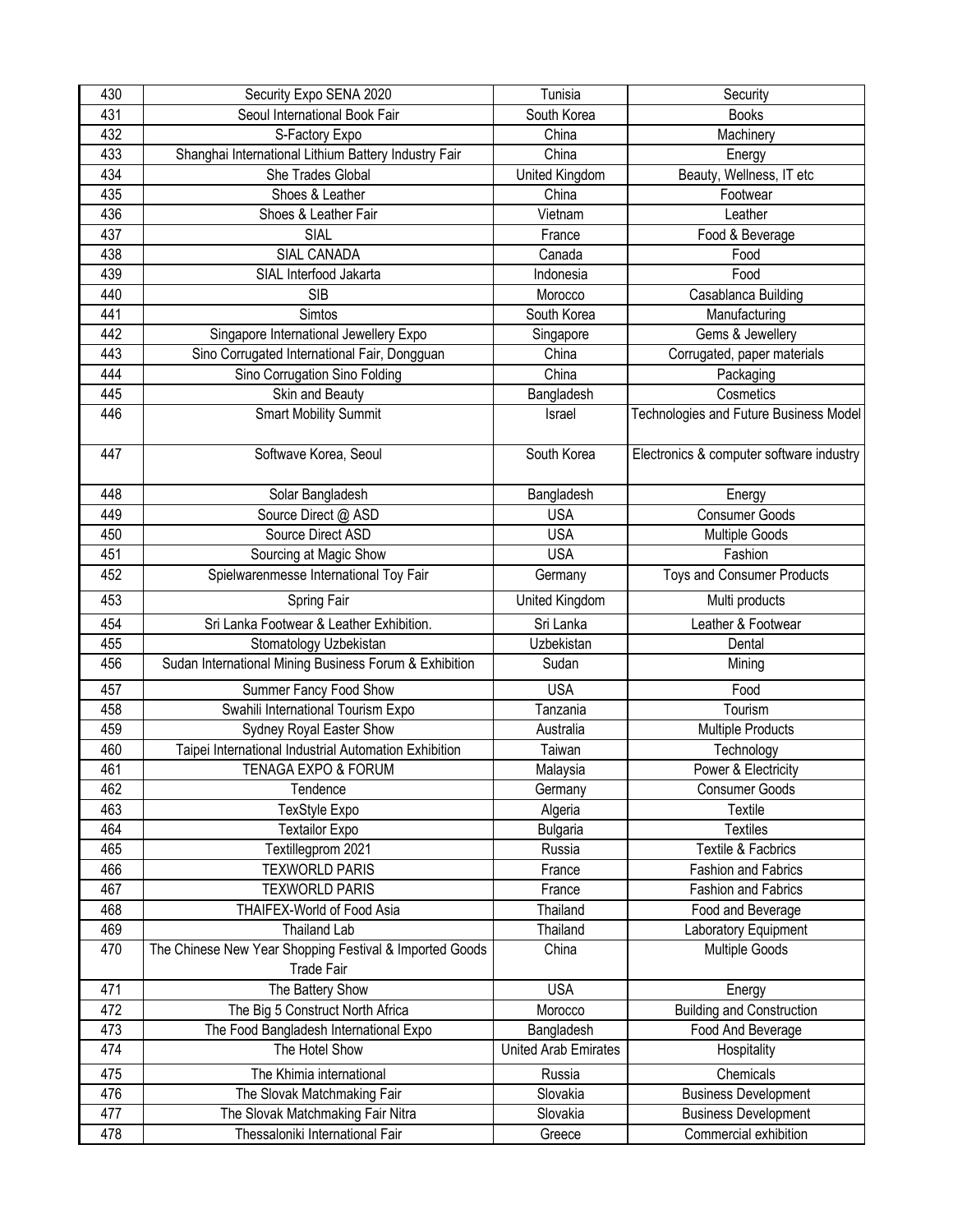| 479              | <b>TIHE</b>                                                   | Uzbekistan                  | Healthcare                               |
|------------------|---------------------------------------------------------------|-----------------------------|------------------------------------------|
| 480              | Tokyo International Gift Show                                 | Japan                       | Gift/ Consumer Goods                     |
| 481              | <b>TRAFS</b>                                                  | Thailand                    | Retail, Food & Hospitality               |
| 482              | Translogistica                                                | Uzbekistan                  | <b>Transport and Logistics</b>           |
| 483              | Tunisia Aerospace & Defense Exhibition                        | Tunisia                     | aerospace and defense                    |
| 484              | <b>UIPSE</b>                                                  | Uzbekistan                  |                                          |
| 485              | Uzagroexpo                                                    | Uzbekistan                  | Agriculture                              |
| 486              | Uzenergyexpo                                                  | Uzbekistan                  | Energy                                   |
| 487              | Uzfood                                                        | Uzbekistan                  | Food & Beverage                          |
| 488              | Uzmedexpo                                                     | Uzbekistan                  | Medical                                  |
| 489              | Uzprodexpo                                                    | Uzbekistan                  | Food & Beverage                          |
| 490              | Uzsecureexpo                                                  | Uzbekistan                  | Security                                 |
| 491              | Uzstroyexpo                                                   | Uzbekistan                  | Construction                             |
| 492              | Uztextileexpo                                                 | Uzbekistan                  | Textile                                  |
| 493              | Valencia International Furniture and Lighting Fair            | Spain                       | Furniture and Lighting Fair              |
| 494              | Vicenza Oro Dubai International Jewellery Show                | <b>United Arab Emirates</b> | Jewels                                   |
| 495              | Vietfood, beverage & Propack                                  | Vietnam                     | Food and Beverage                        |
| 496              | Vietnam Expo                                                  | Vietnam                     | Electronics                              |
| 497              | Vietnam International Exhibition on Chemical Industry         | Vietnam                     | Chemicals                                |
| 498              | Vietnam International Textile and Garment Industry Exhibition | Vietnam                     | Textile & Aparrel                        |
|                  |                                                               |                             |                                          |
| 499              | Vietnam International Trade Fair                              | Vietnam                     | <b>Pharmaceutical Products</b>           |
| 500              | <b>VIETNAM PLAST</b>                                          | Vietnam                     | Plastic & Rubber                         |
| 501              | Warsaw Food Expo                                              | Poland                      | Food                                     |
| 502              | Warsaw Home                                                   | Poland                      | Interior design                          |
| 503              | Water, Energy, Technology and Irrigation Exhibition (WETIX)   | Sudan                       | Energy                                   |
|                  | Sudan                                                         |                             |                                          |
| 504              | WBENC Conference and Trade Fair, Atlanta, Georgia             | <b>USA</b>                  | Handicrafts                              |
| 505              | WEBIT.FESTIVAL TRADE EXPO                                     | Spain                       | Technology (Start-ups)                   |
| 506              | Who's Next                                                    | France                      | Fashion and Apparel                      |
| 507              | Who's Next                                                    | France                      | Fashion and Apparel                      |
| 508              | Winter Fancy Food Show                                        | <b>USA</b>                  | Food                                     |
| 509              | Women Leader Summit                                           | <b>United Arab Emirates</b> | <b>Business Services - Education and</b> |
|                  |                                                               |                             | Training                                 |
| 510              | Women of Silicon Valley                                       | <b>USA</b>                  | Technology                               |
| 511              | World Expo                                                    | <b>United Arab Emirates</b> | Multiproducts                            |
| 512              | World Food Istanbul                                           | Turkey                      | Food                                     |
| $\overline{513}$ | <b>World Food Moscow</b>                                      | Russia                      | Food and Beverage                        |
| 514              | World Food Poland                                             | Poland                      | Food & Beverage                          |
| 515              | World Travel Mart                                             | United Kingdom              | Tourism                                  |
| 516              | Xiamen Stone Fair                                             | China                       | Stone                                    |
| 517              | Zimbabwe Int'l Trade Fair                                     | Zimbabwe                    | <b>Multiple Products</b>                 |
| 518              | National Home Show                                            | Canada                      | Home Accessories                         |
| 519              | <b>Belarus Medica</b>                                         | <b>Belarus</b>              | Healthcare                               |
| 520              | The Great India Carnival 2021                                 | Canada                      | Entertainment Industry                   |
| 521              | The Inspired Home Show                                        | <b>USA</b>                  | Housewares                               |
| 522              | Home Show                                                     | Italy                       | Housewares                               |
| 523              | ANUGA                                                         | Germany                     | Food Technology                          |
| 524              | Cologne                                                       | Germany                     | Hardware                                 |
| 525              | Tool and Gardex Show                                          | Japan                       | Garden and outdoor living products       |
| 526              | Saudi Build                                                   | Saudi Arabia                | Construction                             |
| 527              | International Jewellery Tokyo (IJT)                           | Japan                       | Jewellery                                |
| 528              | Jaffna International Trade Fair(Jitf)                         | Sri Lanka                   | Multiple Goods                           |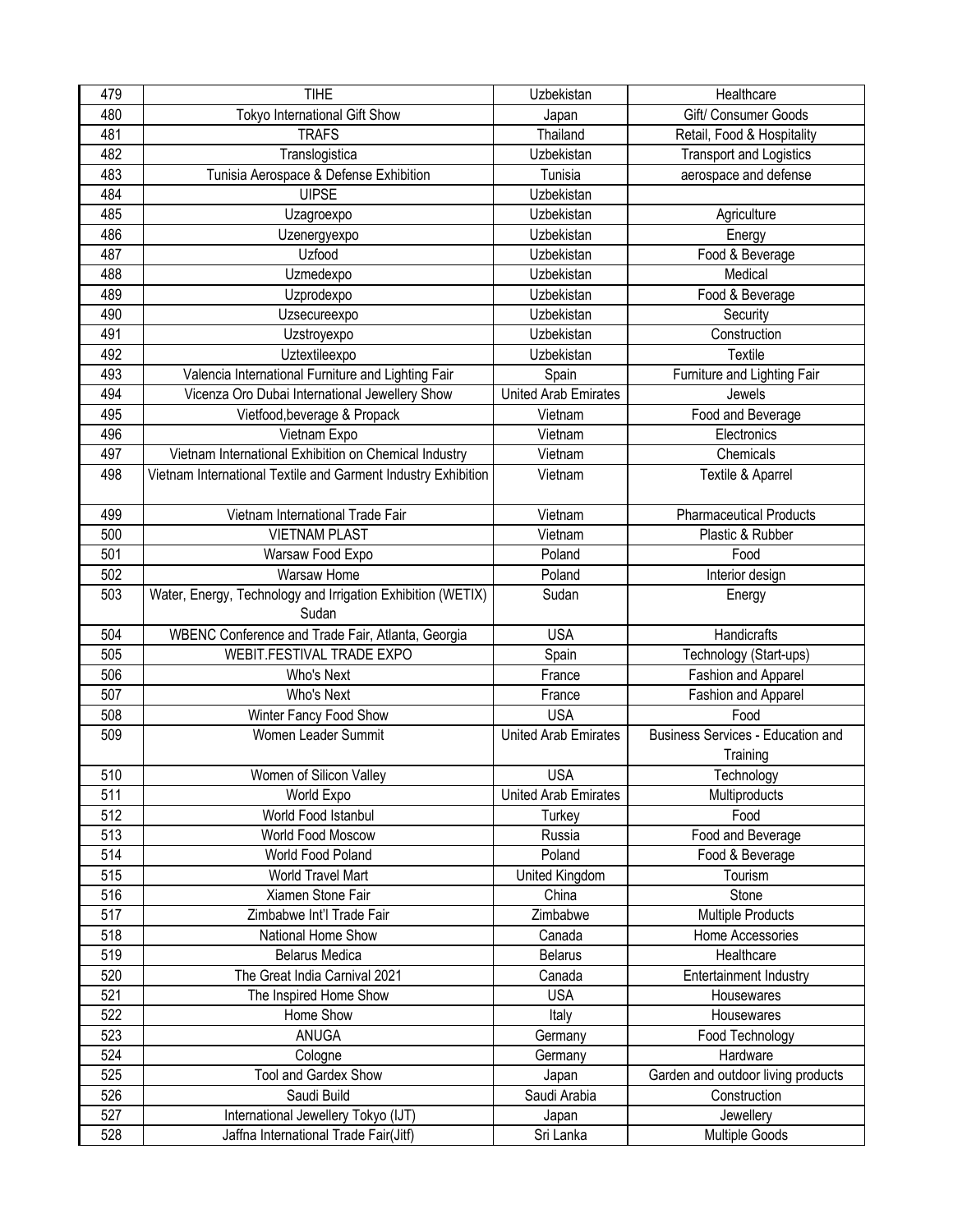| 529 | Dhaka International Trade                      | Bangladesh                  | <b>Multiple Goods</b>                 |
|-----|------------------------------------------------|-----------------------------|---------------------------------------|
| 530 | Automechanika                                  | South Africa                | Auto Industry                         |
| 531 | <b>BTL Lisbon Travel Market</b>                | Portugal                    | Travel                                |
| 532 | International Food & Drink London              | United Kingdom              | Food and Bevarages                    |
| 533 | Mega Built                                     | Indonesia                   | Construction                          |
| 534 | TAIPEI INTERNATIONAL PLASTIC & RUBBER INDUSTRY | Taiwan                      | PLASTIC & RUBBER                      |
|     | SHOW, TAIPEI TAIWAN                            |                             |                                       |
| 535 | CHINA PLASTICS INDUSTRY EXPO                   | China                       | PLASTIC & PACKAGING                   |
| 536 | Arabplast                                      | <b>United Arab Emirates</b> | Plastics                              |
| 537 | Stone Industry, Moscow                         | Russia                      | Natural Stone                         |
| 538 | Metalex                                        | Thailand                    | Subcontracting, Mechanical Components |
|     |                                                |                             |                                       |
| 539 | Agritechnica                                   | Germany                     | Agriculture                           |
| 540 | <b>Index Saudi</b>                             | Saudi Arabia                | Multiproducts                         |
| 541 | Hiem+Handwork                                  | Germany                     | <b>Consumer Goods</b>                 |
| 542 | Vicenza Oro                                    | Italy                       | Jewellery                             |
| 543 | WATCH & JEWELLERY MIDDLE EAST SHOW             | <b>United Arab Emirates</b> | Jewellery                             |
| 544 | International Jewelry Exhibition               | Kuwait                      | Jewellery                             |
| 545 | International Jewellery                        | United Kingdom              | Jewellery                             |
| 546 | Las Vegas Spring Market                        | <b>USA</b>                  | <b>Multiple Goods</b>                 |
| 547 | Las Vegas Summer Market                        | <b>USA</b>                  | <b>Multiple Goods</b>                 |
| 548 | Dutch Design Week                              | Netherlands                 | <b>Multiple Goods</b>                 |
| 549 | Toronto Gift & Home Market                     | Canada                      | Gifts & Home Décor                    |
| 550 | M4 Expo                                        | Thailand                    | Multi Products                        |
| 551 | <b>Indian Trade Exhibition</b>                 | Israel                      | Technology                            |
| 552 | Saigonfabric                                   | Vietnam                     | <b>Textiles</b>                       |
| 553 | Productronica                                  | Germany                     | Electronics                           |
| 554 | <b>Smart Production Solutions</b>              | Germany                     | <b>Digital Automation</b>             |
| 555 | <b>Embedded World</b>                          | Germany                     | Technology                            |
| 556 | Enlit Asia                                     | Indonesia                   | Energy                                |
| 557 | World Future Energy Summit                     | <b>United Arab Emirates</b> | Energy                                |
| 558 | Africa Health                                  | South Africa                | Healthcare                            |
| 559 | Asia Pharma                                    | Bangladesh                  | Pharmaceutical                        |
| 560 | Toronto Gift & Home Market                     | Canada                      | Gifts & Home Décor                    |
| 561 | Tokyo International Gift Show                  | Japan                       | Gift/ Consumer Goods                  |
| 562 | Korea Metal Week                               | South Korea                 | Metallurgy, Engineering               |
| 563 | Magic Show                                     | <b>USA</b>                  | Fashion and Apparel                   |
| 564 | Indo intertex                                  | Indonesia                   | <b>Textiles</b>                       |
| 565 | Spoga Horse                                    | Germany                     | Equestrian                            |
| 566 | Canadian National Exhibition                   | Canada                      | <b>Multiple Goods</b>                 |
| 567 | Atlanta Market                                 | <b>USA</b>                  | <b>Multiple Goods</b>                 |
| 568 | Truck Trailer and Tyre Expo                    | <b>United Arab Emirates</b> | <b>Trailer Industry</b>               |
| 569 | Emitex                                         | Argentina                   | <b>Textiles</b>                       |
| 570 | Simatex                                        | Argentina                   | <b>Textiles</b>                       |
| 571 | Confemaq                                       | Argentina                   | <b>Textiles</b>                       |
| 572 | Expo Medical                                   | Argentina                   | Health                                |
| 573 | Expo Papeleria                                 | Argentina                   | Stationery                            |
| 574 | International Crafts Fair                      | Argentina                   | Artisans                              |
| 575 | Vivienda                                       | Paraguay                    | Real Estate and Home Décor            |
| 576 | Expo Hogar                                     | Uruguay                     | Furniture and Home Décor              |
| 577 | Expo Outdoor                                   | Uruguay                     | Sports and Leisure                    |
| 578 | Austropharm                                    | Austria                     | Pharmaceutical                        |
| 579 | <b>Smart Automation</b>                        | Austria                     | <b>Industrial Automation</b>          |
|     |                                                |                             |                                       |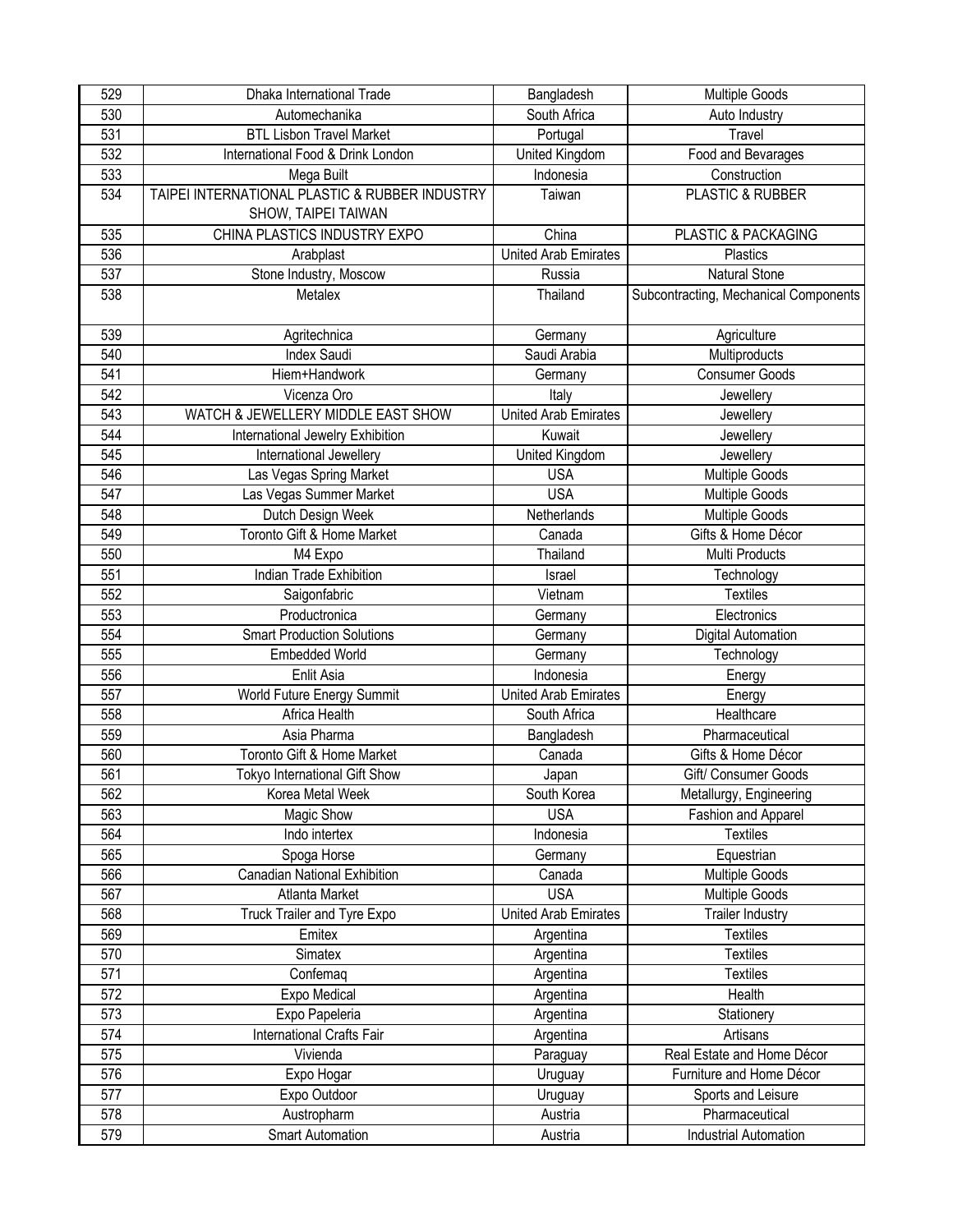| 580 | Renexpo, INTERHYDRO                                            | Austria        | Energy                                    |
|-----|----------------------------------------------------------------|----------------|-------------------------------------------|
| 581 | AutoZum                                                        | Austria        | Automotive                                |
| 582 | Powerdays                                                      | Austria        | Electrical                                |
| 583 | Intertool                                                      | Austria        | Metalworking                              |
| 584 | <b>INTERALPIN</b>                                              | Austria        | Alpine Technologies                       |
| 585 | China International Jewellery Fair                             | China          | Jewellery                                 |
| 586 | China International Trade Fair for Apparel Fabrics and         | China          | Textile and Apparel                       |
|     | Accessories                                                    |                |                                           |
| 587 | Asia Expo 2021                                                 | <b>Brunei</b>  | Construction                              |
| 588 | Consumer Fair by D'sunlit                                      | Brunei         | Consumer goods                            |
| 589 | <b>Brunei December Festival</b>                                | <b>Brunei</b>  | Tourism                                   |
| 590 | Guyana's Trade and Investment Exposition (GUYEXPO)             | Guyana         | Trade and Investment                      |
| 591 | Berbice Export and Trade Fair                                  | Guyana         | <b>Multiple Sectors</b>                   |
| 592 | International Building Expo                                    | Guyana         | Construction                              |
| 593 | Housing Expo                                                   | Guyana         | <b>Construction and Housing</b>           |
| 594 | Timber Expo                                                    | Guyana         | wooden Products                           |
| 595 | UncappeD                                                       | Guyana         | Agro-processing                           |
| 596 | Guyana Trade and Investment Exhibition (GUYTIE)                | Guyana         | Trade and Investment                      |
| 597 | Abuja International Trade Fair                                 | Nigeria        | Fashion                                   |
| 598 | Lagos International Trade Fair                                 | Nigeria        | Multiple sectors                          |
| 599 | Kaduna International Trade Fair                                | Nigeria        | Multiple sectors                          |
| 600 | Kano International Trade Fair                                  | Nigeria        | Multiple sectors                          |
| 601 | TZB Expo                                                       | Slovakia       | Electrical                                |
| 602 | Coneco and Racioenergy                                         | Slovakia       | Construction                              |
| 603 | Myanmar International Plastic, Rubber, Printing & Packaging    | Myanmar        | Plastics and Packaging                    |
|     | Industries Exhibition                                          |                |                                           |
| 604 | Myanmar Agrotek Foodtek                                        | Myanmar        | Agriculture technology                    |
| 605 | The International Exhibition for Agro Food Industry            | Algeria        | Agriculture                               |
| 606 | The International Exhibition for Construction and Construction | Algeria        | Construction                              |
|     | Material                                                       |                |                                           |
| 607 | The Algiers International Trade Fair                           | Algeria        | <b>Multiple Sectors</b>                   |
| 608 | The International Pharmaceutical Exhibition                    | Algeria        | Pharmaceuticals                           |
| 609 | The International Fair for Automobile Spare Parts and          | Algeria        | Automobile                                |
|     | Accessories                                                    |                |                                           |
| 610 | MoBay Expo                                                     | <b>Bahamas</b> | No Update on Event                        |
| 611 | Expo Jamaica                                                   | Jamaica        | <b>Multiple Sectors</b>                   |
| 612 | Autumn Fair                                                    | Bahrain        | Multiple goods                            |
| 613 | Bahrain International Garden Show                              | Bahrain        | Garden and outdoor living products        |
| 614 | <b>CIM</b>                                                     | Canada         | Mining Industry                           |
| 615 | Liquid Natural Gas Export Conference and Exhibition            | Canada         | Energy                                    |
| 616 | The Global Energy Show                                         | Canada         | Energy                                    |
| 617 | The Franchise Expo                                             | Canada         | Franchise & Business                      |
| 618 | World of Wheels                                                | Canada         | Automobile and Spare parts                |
| 619 | Craffiti                                                       | Egypt          | <b>Handicrafts</b>                        |
| 620 | Vietnam International Furniture and Home Accessories Fair      | Vietnam        | Home Accessories                          |
|     |                                                                |                |                                           |
| 621 | <b>VIETBUILD HANOI</b>                                         | Vietnam        | <b>Construction and Building Material</b> |
| 622 | Inmex Vietnam                                                  | Vietnam        | Maritime equipment                        |
| 623 | Vietbuild TP.HCM                                               | Vietnam        | <b>Construction and Building Material</b> |
| 624 | Vietnam Medi-Pharm                                             | Vietnam        | Healthcare                                |
| 625 | Vietnam Hospital                                               | Vietnam        | Healthcare                                |
| 626 | Vietnam Medical Tourism                                        | Vietnam        | Healthcare                                |
| 627 | Vietnam Dental                                                 | Vietnam        | Healthcare                                |
|     |                                                                |                |                                           |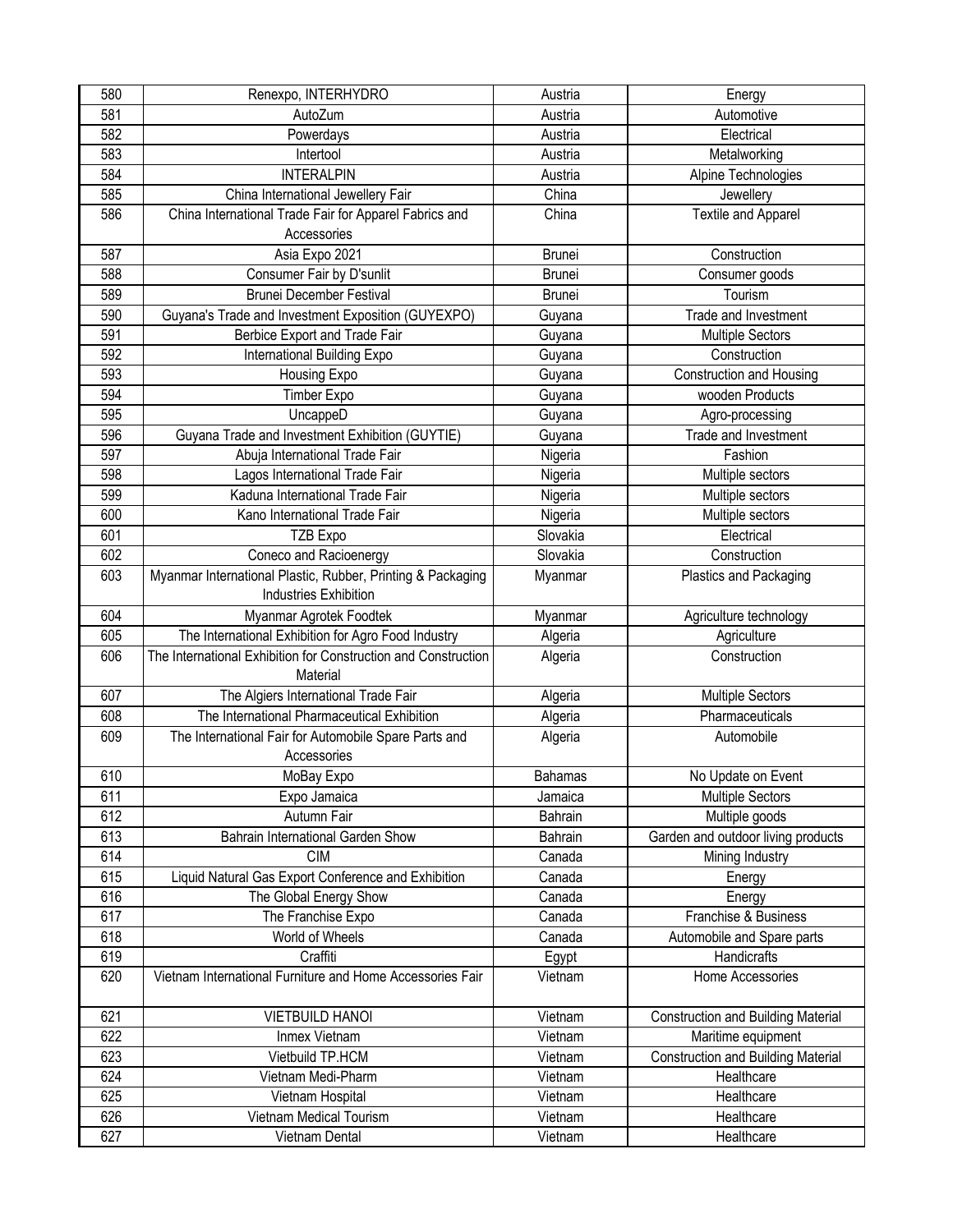| 628 | Medi Pharma Vietnam Expo                                                                                      | Vietnam        | Healthcare                                   |
|-----|---------------------------------------------------------------------------------------------------------------|----------------|----------------------------------------------|
| 629 | Vietfood and Beverage and Propack Vietnam                                                                     | Vietnam        | Food, Beverage and Packaging                 |
| 630 | Vietfood and Beverage and Propack Vietnam                                                                     | Vietnam        | Food, Beverage and Packaging                 |
| 631 | Vietnam Expo in Ho Chi Minh city                                                                              | Vietnam        | Multiple goods                               |
| 632 | Hardware and Handtool Vietnam                                                                                 | Vietnam        | Machinery                                    |
| 633 | Vietnam Sport Show                                                                                            | Vietnam        | Sports Equipments                            |
| 634 | Garden and Landscape Vietnam                                                                                  | Vietnam        | Horticulture                                 |
| 635 | Vietnam Motor Show                                                                                            | Vietnam        | Automobile                                   |
| 636 | Shoes & Leather Hanoi                                                                                         | Vietnam        | Leather and Footwear                         |
| 637 | National Manufacturing & Supply Chain Conference &<br>Exhibition                                              | Ireland        | Manufacturing                                |
| 638 | Building Materials & Innovation Expo 2020                                                                     | Ireland        | Construction                                 |
| 639 | Hardware Show                                                                                                 | Ireland        | Hardware                                     |
| 640 | International Fair of Madagascar (Foire International de<br>Madagascar- FIM)                                  | Madagascar     | <b>Multiple Sectors</b>                      |
| 641 | International Fair of Agriculture (Foire International de<br>l'Agriculture)                                   | Madagascar     | Agricultue                                   |
| 642 | International Trade Fair for Transport and Logistics (Salon<br>international du transport et des logistiques) | Madagascar     | <b>Transport and Logistics</b>               |
| 643 | New Fair: Good deals (Nouvelle foire : les Bonnes affaires)                                                   | Madagascar     | <b>Multiple Sectors</b>                      |
| 644 | Made in Comoros Fair                                                                                          | Comoros        | <b>Multiple Sectors</b>                      |
| 645 | Ramadan Fair                                                                                                  | Comoros        | No Update on Event                           |
| 646 | <b>MITT</b>                                                                                                   | Russia         | Tourism                                      |
| 647 | Mosbuild                                                                                                      | Russia         | Ceramics                                     |
| 648 | Expo Electronica                                                                                              | Russia         | Electronics                                  |
| 649 | MIMS Automechanica                                                                                            | Russia         | Automobile                                   |
| 650 | Otdykh                                                                                                        | Russia         | Tourism                                      |
| 651 | Heimtextil                                                                                                    | Russia         | <b>Textiles</b>                              |
| 652 | Khimia                                                                                                        | Russia         | Chemicals                                    |
| 653 | Pharmtec                                                                                                      | Russia         | Pharmaceutical                               |
| 654 | Mebel                                                                                                         | Russia         | Furniture                                    |
| 655 | FHA - Food & Beverage                                                                                         | Singapore      | Food and Bevarages                           |
| 656 | Connectechasia                                                                                                | Singapore      | Information and Communications<br>Technology |
| 657 | Healthy Ageing APAC Summit                                                                                    | Singapore      | Healthcare                                   |
| 658 | Singapore Gifts & Premiums Fair                                                                               | Singapore      | Consumer goods                               |
| 659 | Alternative Protein & Foodtech Show                                                                           | Singapore      | Food Technology                              |
| 660 | Restaurant, Pub & Bar Asia                                                                                    | Singapore      | Hospitality                                  |
| 661 | <b>ITB Asia</b>                                                                                               | Singapore      | Tourism                                      |
| 662 | International Coffee & Tea Asia 2021                                                                          | Singapore      | Bevarages                                    |
| 663 | Housing Expo                                                                                                  | Guyana         | <b>Construction and Housing</b>              |
| 664 | Propak East Africa                                                                                            | Kenya          | Plastic                                      |
| 665 | 7th Agritech Africa                                                                                           | Kenya          | Agriculture                                  |
| 666 | The Big 5                                                                                                     | Kenya          | Construction                                 |
| 667 | Autoparts East Africa                                                                                         | Kenya          | Automotive                                   |
| 668 | Plastics, Printing and Packaging                                                                              | Kenya          | Plastics                                     |
| 669 | Medical Fair Brno                                                                                             | Czech Republic | Healthcare                                   |
| 670 | <b>Industrial Fair</b>                                                                                        | Czech Republic | Industrial Engineering                       |
| 671 | Infosys Trade Fair                                                                                            | Czech Republic | IT                                           |
| 672 | Techagro                                                                                                      | Czech Republic | Agritech                                     |
| 673 | 4th China-Mongolia Expo                                                                                       | Mangolia       | <b>Multiple Goods</b>                        |
| 674 | National manufacturing                                                                                        | Mangolia       | Manufacturing                                |